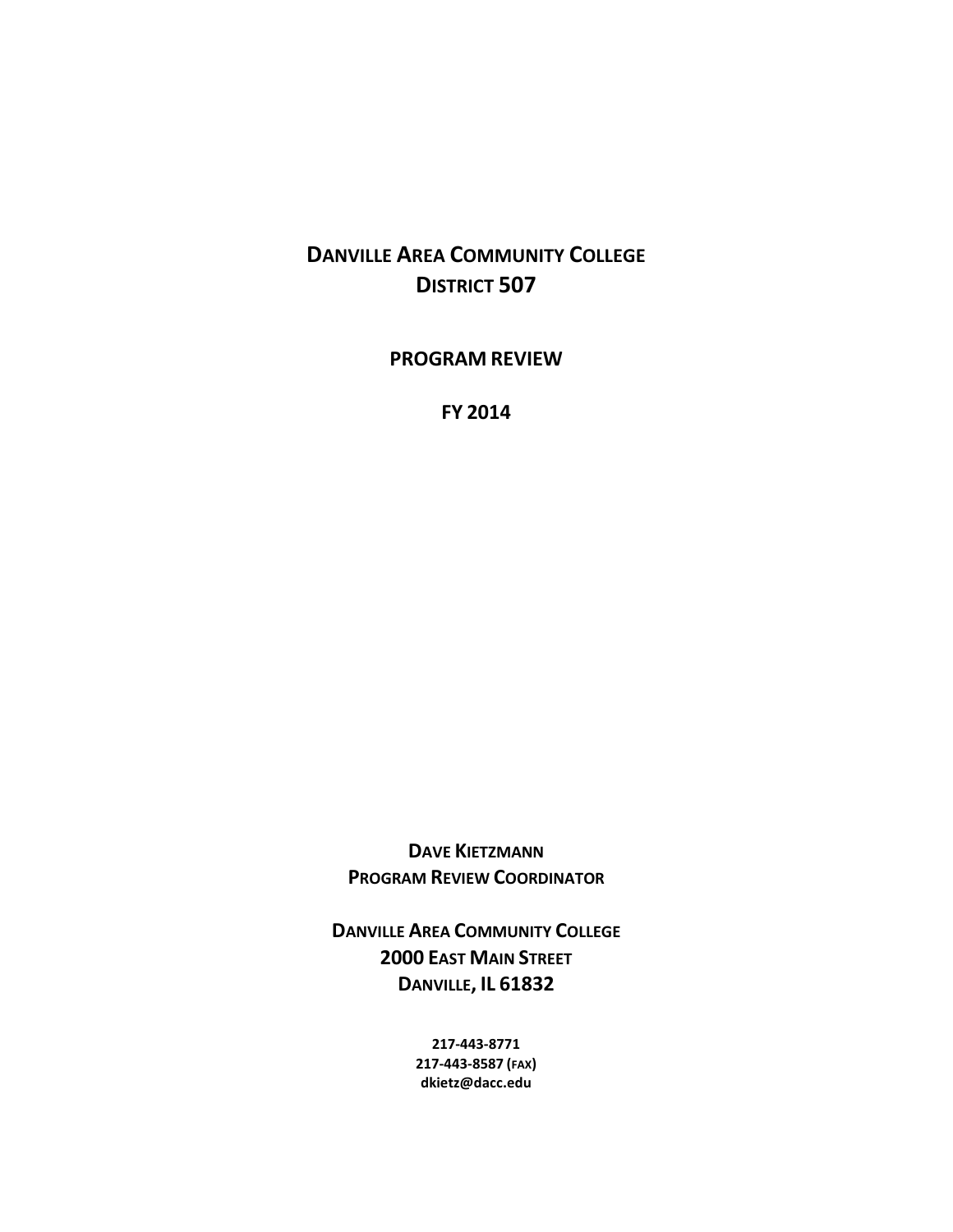#### **DANVILLE AREA COMMUNITY COLLEGE**

#### **PROGRAM REVIEW FY 2014**

#### **TABLE OF CONTENTS**

| <b>REVIEW OF CAREER &amp; TECH EDUCATION PROGRAMS</b>    |    |
|----------------------------------------------------------|----|
| COMMERCIAL CUSTODIAL CERTIFICATE                         | 3  |
| HEATING, VENTILATION, & AIR CONDITIONING                 | 5  |
| <b>MACHINE TOOL OPERATIONS CERTIFICATE</b>               | 7  |
| <b>WELDING CERTIFICATE</b>                               | 8  |
| <b>ADVANCED WELDING CERTIFICATE</b>                      | 8  |
| <b>ACCOUNTING AAS</b>                                    | 10 |
| <b>ACCOUNTING CERTIFICATE</b>                            | 10 |
| <b>ACCOUNTING OFFICE CERTIFICATE</b>                     | 12 |
| <b>ADVANCED ACCOUNTING OFFICE CERTIFICATE</b>            | 12 |
| <b>ACCOUNTING OFFICE PERSONNEL AAS</b>                   | 12 |
| <b>REVIEW OF ACADEMIC DISCIPLINES</b>                    |    |
| <b>PHYSICAL AND LIFE SCIENCE</b>                         | 14 |
| <b>REVIEW OF CROSS-DISCIPLINARY PROGRAMS</b>             |    |
| REMEDIAL/DEVELOPMENTAL EDUCATION                         | 19 |
| <b>REVIEW OF STUDENT &amp; ACADEMIC SUPPORT SERVICES</b> |    |
| ADMISSIONS/RECRUITING; REGISTRATION/RECORDS              | 21 |
| <b>FIVE-YEAR PROGRAM REVIEW SCHEDULE</b>                 | 24 |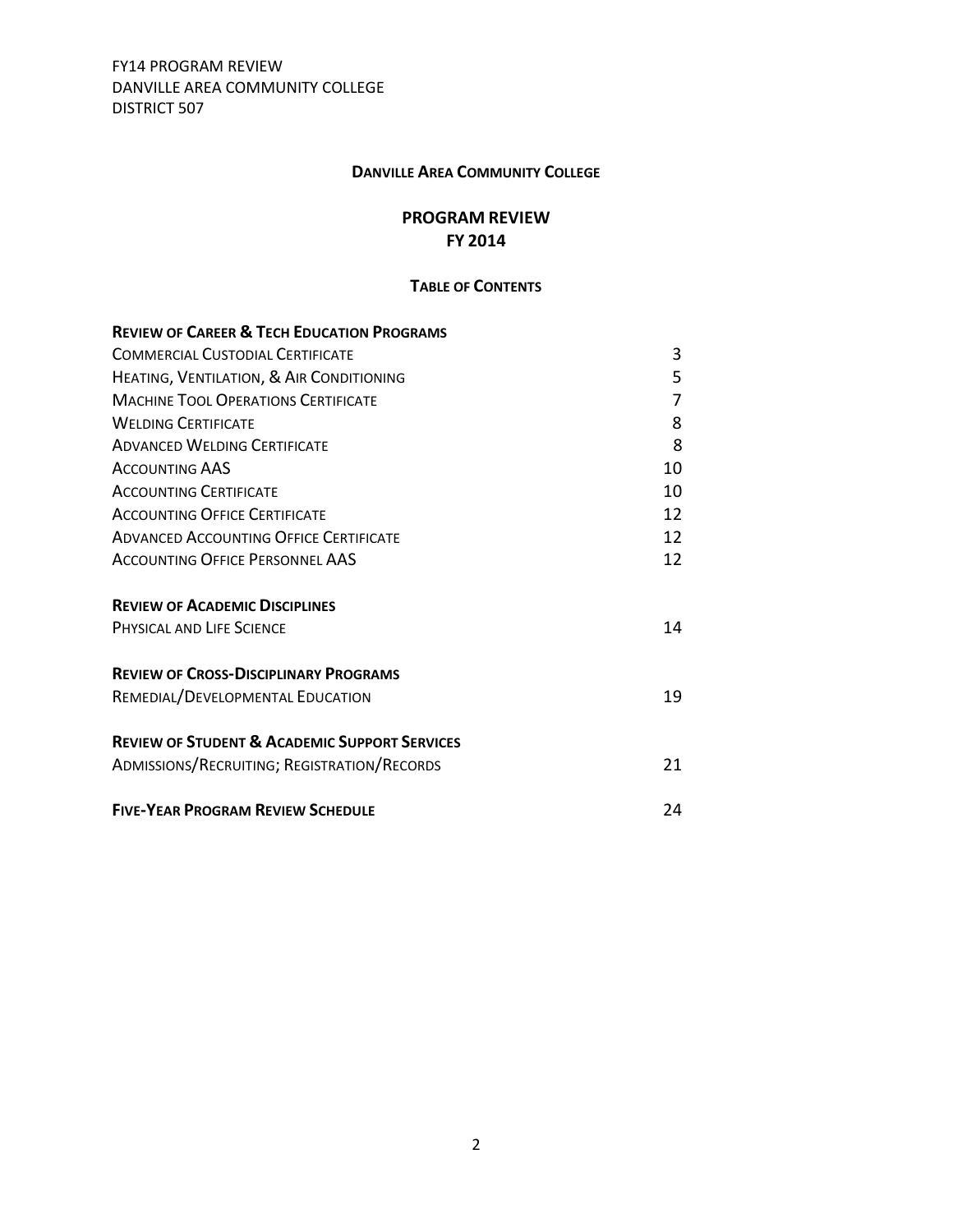#### **SUMMARY REPORT OF REVIEW RESULTS**

# **CAREER & TECH ED PROGRAMS REVIEWED IN ACADEMIC YEAR 2014 Program Identification Information**

**6-digit CIP** 19.0699

#### **Career Cluster**

Architecture and Construction

#### **Career Pathway**

Maintenance and Operations

#### **Program of Study**

Home Furnishings

| <b>Community College Program Title</b> | Degree Type    |
|----------------------------------------|----------------|
| <b>Commercial Custodial Services</b>   | 30 Certificate |

#### **Action**

**Continued with minor improvements** 

 $\Box$  Significantly modified

 $\Box$  Discontinued/Eliminated

 $\Box$  Placed on inactive status

 $\Box$  Scheduled for further review

 $\Box$  Other, please specify:

#### **Improvements & Rationale for Action**

**Effectiveness** The Commercial Custodial Services certificate is offered at the Danville Correctional Center. This curriculum is a DOC state wide curriculum. All the state correctional centers that offer custodial teach the same courses. **Quality** There was a recent state wide task force that reviewed and revised the

curriculum to reflect changes in the Building Maintenance Area.

DACC began educational programing at the Danville site in the summer of 2009. These classes are open entry/open exit with an expectation that there will be 17 students enrolled at all times.

**Need** There is always a waiting list for this program.

I would expect this program will continue to be funded by DOC.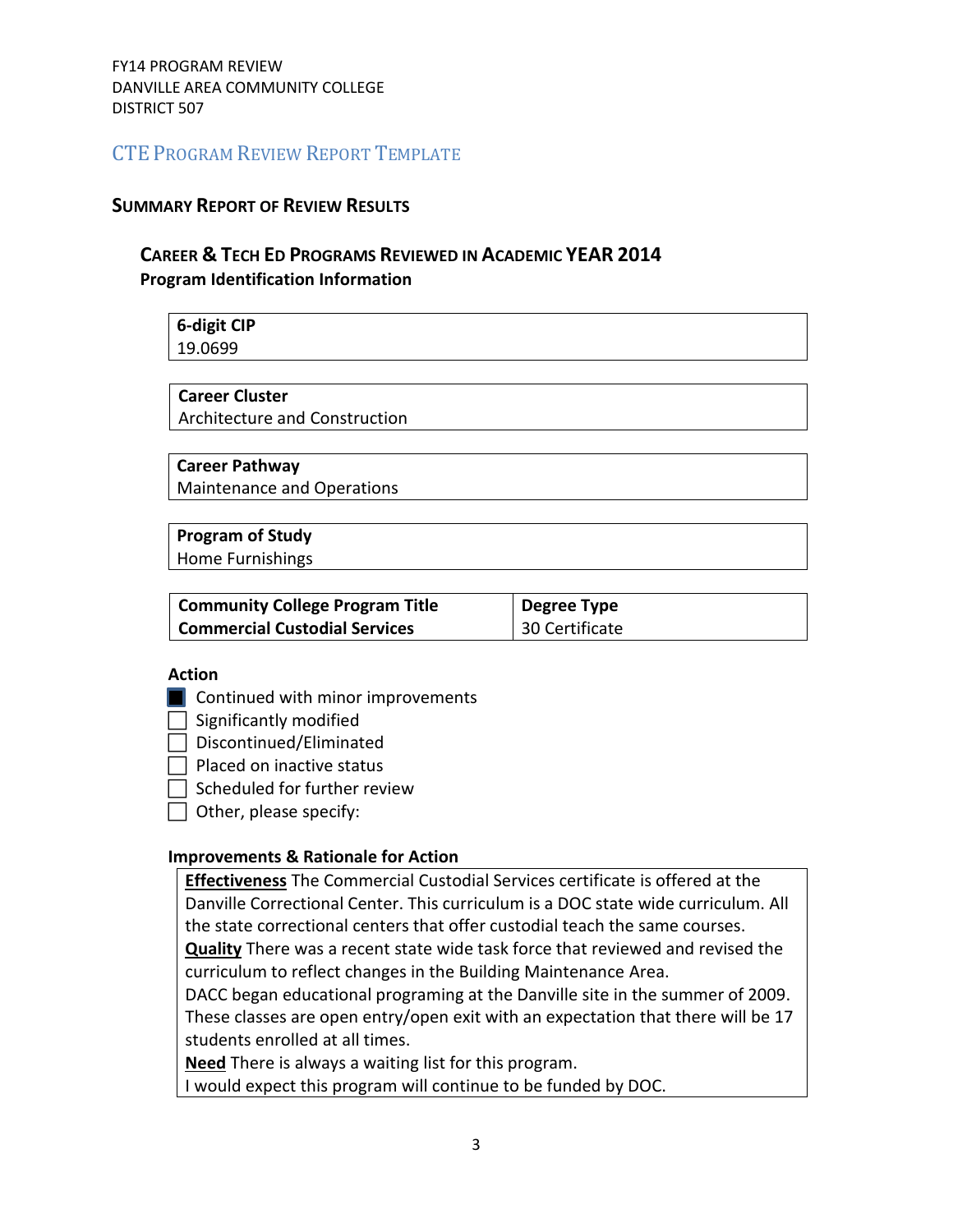**Cost** It has been documented that offering career and tech programs to inmates reduces their time and thus saves the state significant dollars.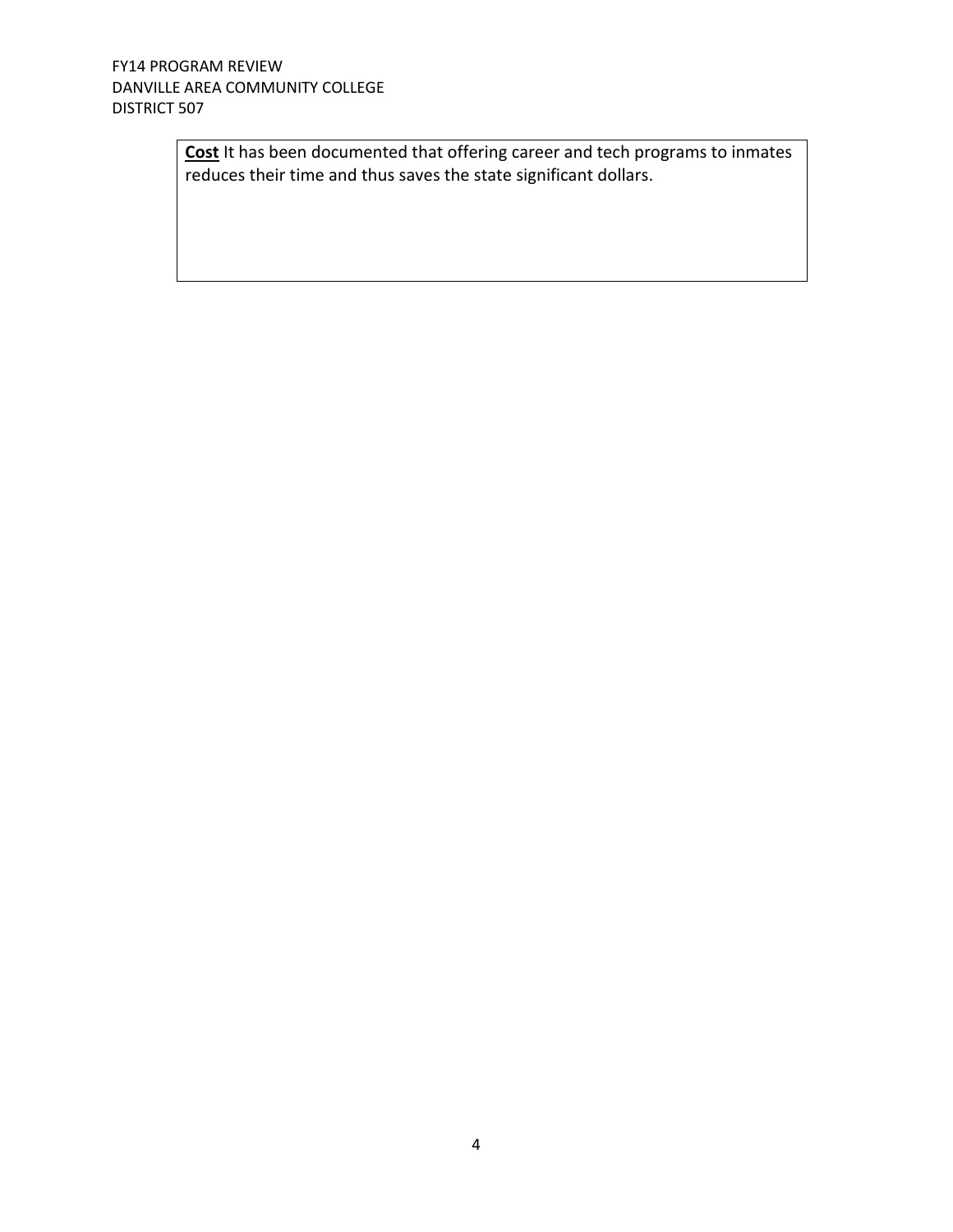#### **SUMMARY REPORT OF REVIEW RESULTS**

# **CAREER & TECH ED PROGRAMS REVIEWED IN ACADEMIC YEAR 2014 Program Identification Information**

# **6-digit CIP**

47.0201

# **Career Cluster**

Architecture and Construction

#### **Career Pathway**

Maintenance and Operations

#### **Program of Study**

Heating and Refrigeration

| <b>Community College Program Title</b>    | Degree Type    |
|-------------------------------------------|----------------|
| Heating, Ventilation and Air Conditioning | 30 Certificate |

#### **Action**

**Continued with minor improvements** 

 $\Box$  Significantly modified

 $\Box$  Discontinued/Eliminated

 $\Box$  Placed on inactive status

 $\Box$  Scheduled for further review

 $\Box$  Other, please specify:

#### **Improvements & Rationale for Action**

**Effectiveness** The HVAC program continues to be a very popular program. The program is staffed by two adjunct faculty members. These two faculty work fulltime in the field. They have established an advisory committee to keep the curriculum relevant.

**Quality** Upon completion of the first semester students are able to take the EPA test for refrigerant use and purchase.

**Need** Enrollment is strong and completers have increased since the program began.

**Improvements** With the new addition to the Technology Center this program will have access to a functioning Geo Thermal System. The college is also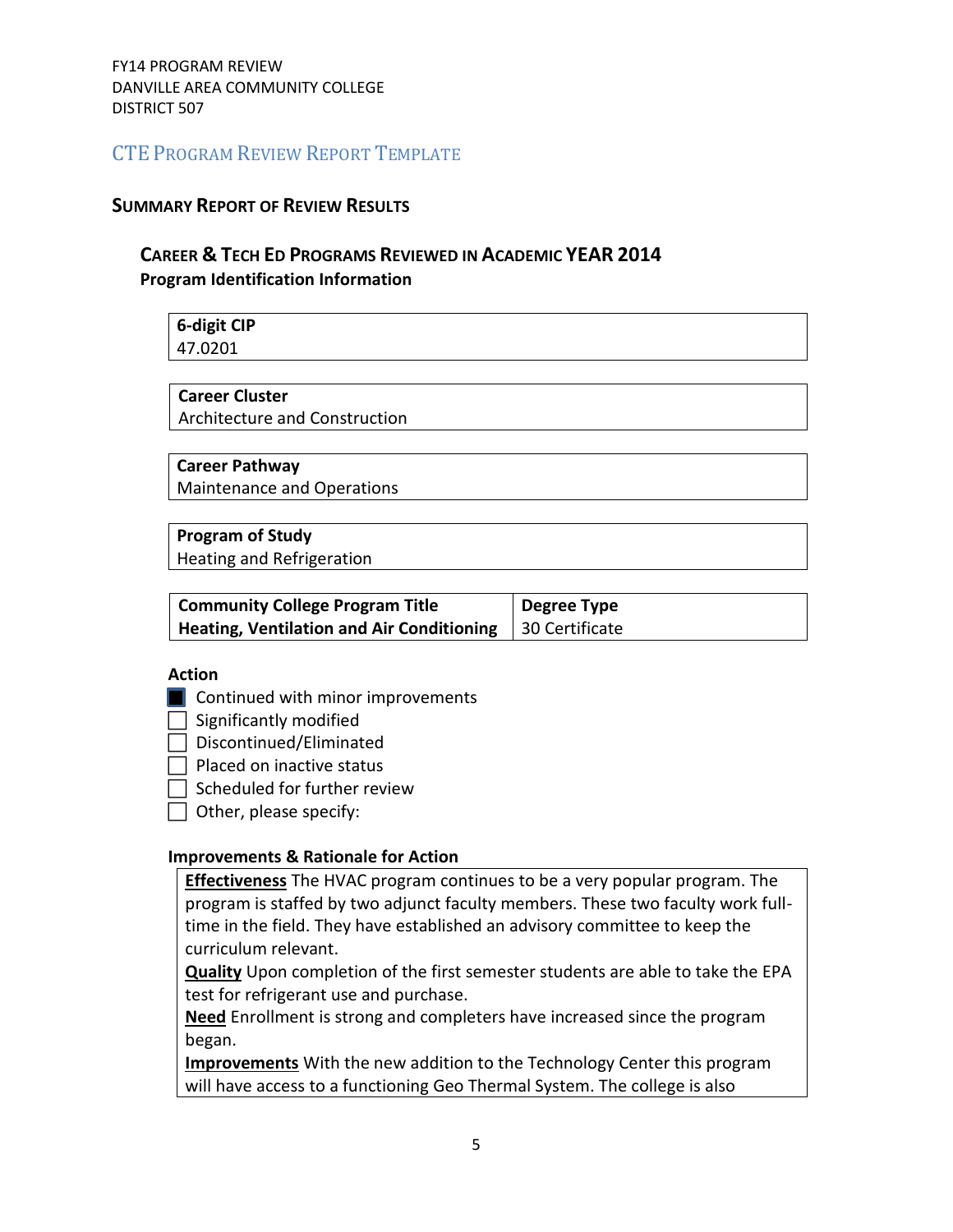investigating a green construction program and HVAR will provide courses to this new program.

**Cost** This program is taught by adjunct faculty which keeps the cost low.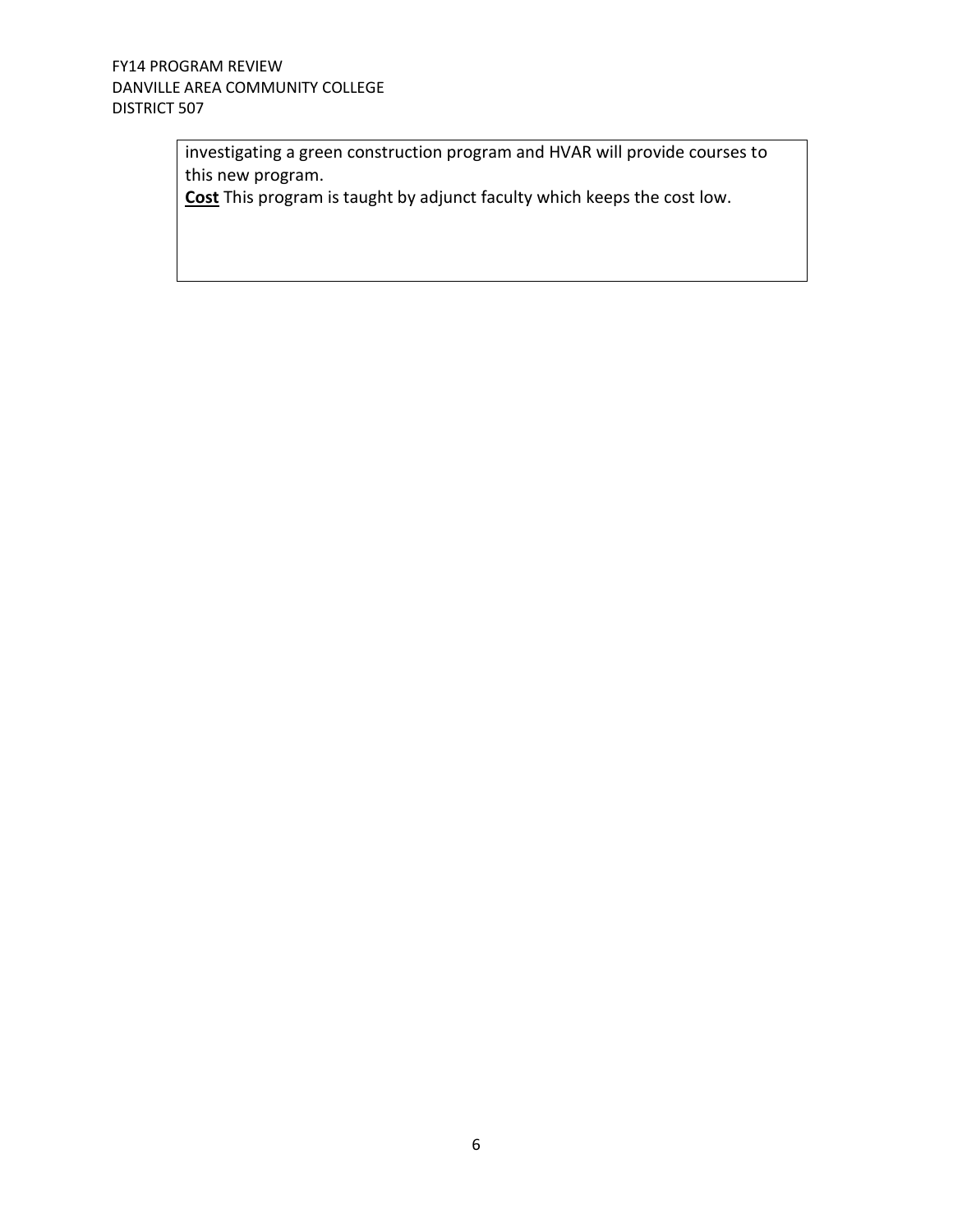#### **SUMMARY REPORT OF REVIEW RESULTS**

# **CAREER & TECH ED PROGRAMS REVIEWED IN ACADEMIC YEAR 2014 Program Identification Information**

**6-digit CIP** 48.0501

**Career Cluster** Manufacturing

**Career Pathway**

Production

# **Program of Study**

Machine Technology

| <b>Community College Program Title</b> | Degree Type                 |
|----------------------------------------|-----------------------------|
| Machine Tool Operations                | <sup>1</sup> 30 Certificate |

#### **Action**

**Continued with minor improvements** 

 $\Box$  Significantly modified

 $\Box$  Discontinued/Eliminated

 $\Box$  Placed on inactive status

 $\Box$  Scheduled for further review

 $\Box$  Other, please specify:

#### **Improvements & Rationale for Action**

**Quality** The Machine Tool Operations Certificate is the stackable certificate for the Manufacturing Engineering Technology AAS degree. Students in this certificate take all the Machining courses that lead to the NIMS certifications. **Effectiveness** There is strong local industry demand for machining students. The college is partnering with our local economic development group and local manufacturers to create internship opportunities.

**Quality** We have a 98% pass rate on the NIMS exams.

**Cost** The college has been able to obtain Federal grant dollars (TAA CCCT). We are a member of the iNAM group in Illinois. This has helped with new equipment and additional faculty with no reliance on local tax dollars.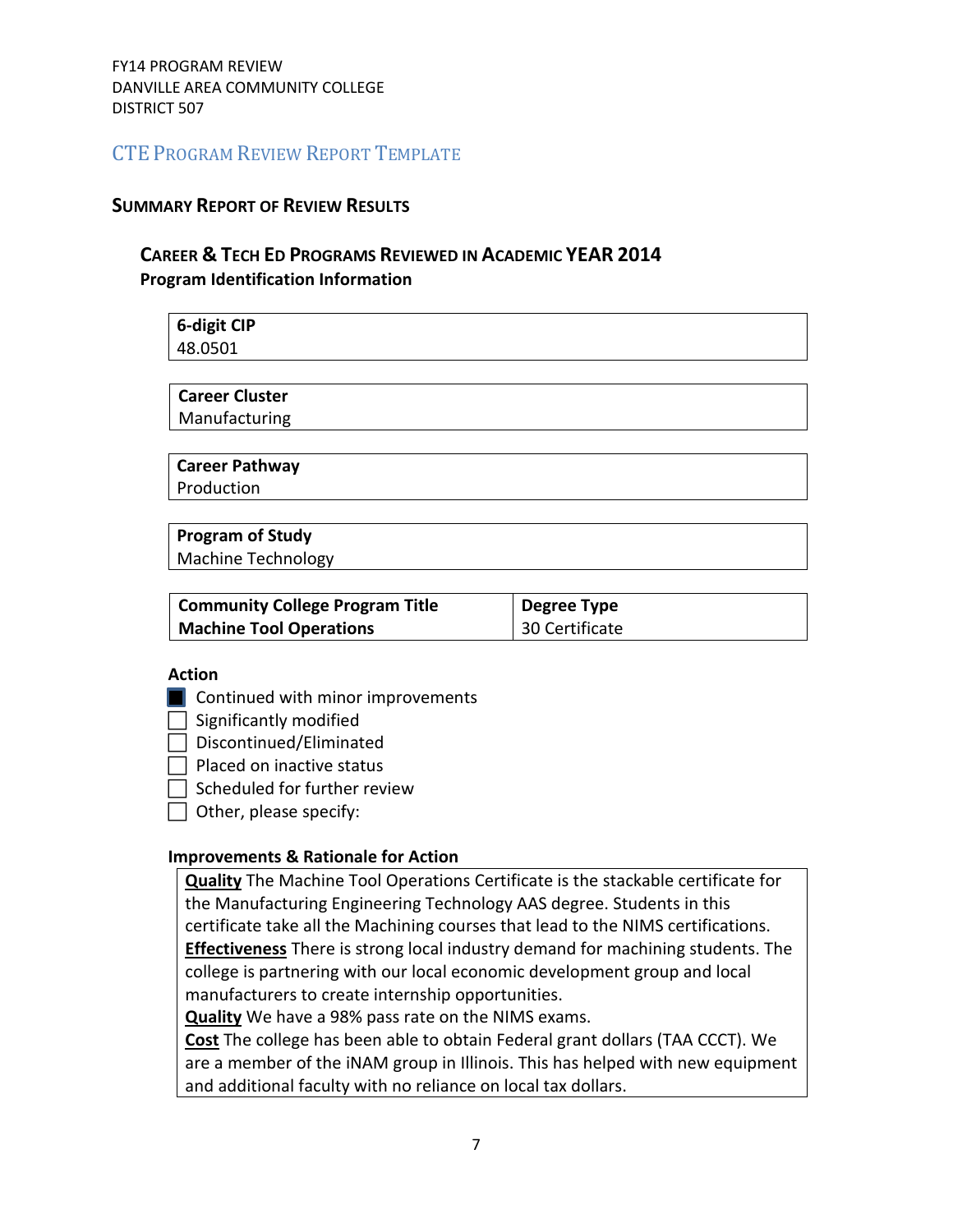#### **SUMMARY REPORT OF REVIEW RESULTS**

# **CAREER & TECH ED PROGRAMS REVIEWED IN ACADEMIC YEAR 2014 Program Identification Information**

| <b>6-digit CIP</b><br>48.0508 |  |
|-------------------------------|--|
|                               |  |
|                               |  |
| <b>Career Cluster</b>         |  |
| Manufacturing                 |  |
|                               |  |

**Career Pathway** Production

**Program of Study** Welding

| <b>Community College Program Title</b> | Degree Type    |
|----------------------------------------|----------------|
| <b>Welding Certificate</b>             | 20 Certificate |
| <b>Advanced Welding Certificate</b>    | 30 Certificate |

#### **Action**

**Continued with minor improvements** 

 $\Box$  Significantly modified

 $\Box$  Discontinued/Eliminated

 $\Box$  Placed on inactive status

 $\Box$  Scheduled for further review

 $\Box$  Other, please specify:

#### **Improvements & Rationale for Action**

The Advanced Welding Certificate adds the remaining welding processes that are not included in the beginning welding certificate.

**Effectiveness** Students who achieve the Basic Certificate are very successful in their certificate.

**Quality** Completers of this certificate has improved every year since 2005.

**Need** College Express students also have the opportunity to take the Advanced Welding classes. Our largest employer of welders, Freight Car, is re-opening in July of 2014. They have a new contract to build rail cars. There will be a demand for skilled welders for the next few years.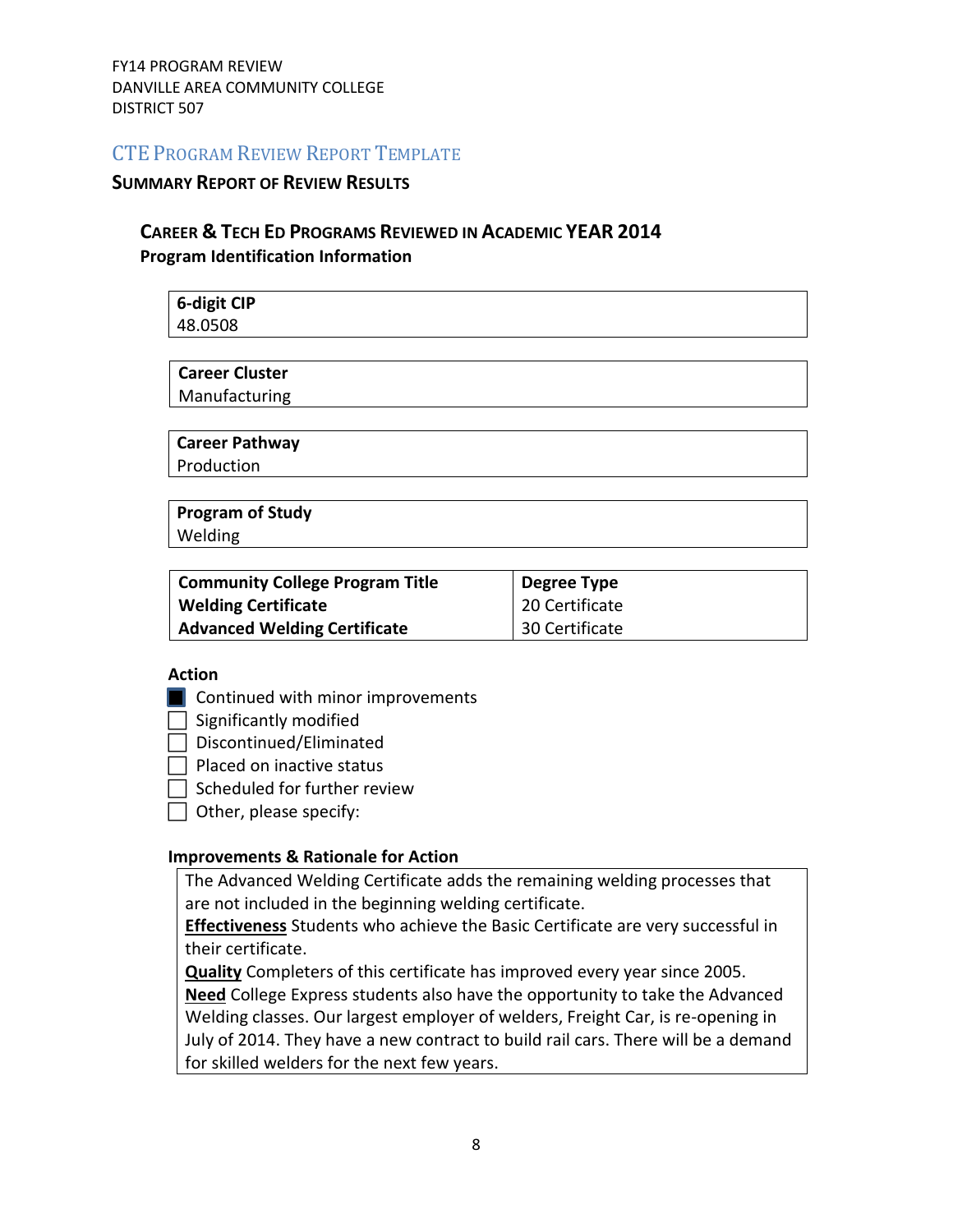Our welding equipment was upgraded in the last fiscal year. A large number of old machines were replaced with new technology equipment. The college is also using iNAM funds to improve welding equipment and instruction.

**Improvements** Our drop rate for this program is over 50%. As a means to address this we are going to develop an Introduction to Welding and Safety class. We have determined we lose a large number of welding students in the 1st two weeks because they cannot pass the welding safety exam.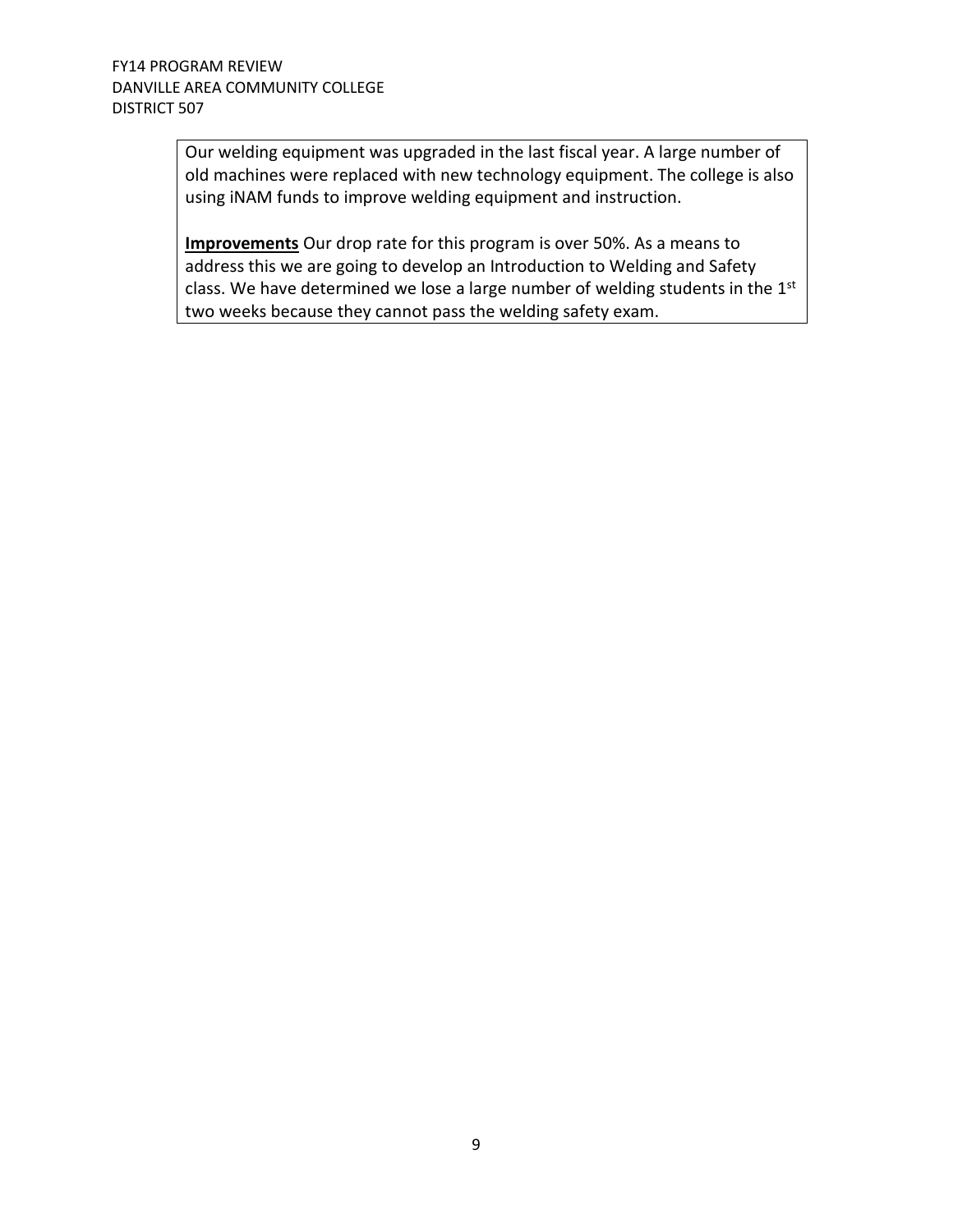#### **SUMMARY REPORT OF REVIEW RESULTS**

### **CAREER & TECH ED PROGRAMS REVIEWED IN ACADEMIC YEAR 2014 Program Identification Information**

# **6-digit CIP**

52.0302

#### **Career Cluster**

Business Management and Administration

#### **Career Pathway**

Business Information Management

# **Program of Study**

Accounting

| Community College Program Title | <b>Degree Type</b> |
|---------------------------------|--------------------|
| <b>Accounting AAS</b>           | $\mid$ 03 AAS      |
| <b>Accounting Certificate</b>   | 30 Certificate     |

#### **Action**

- **Continued with minor improvements**
- $\Box$  Significantly modified
- $\Box$  Discontinued/Eliminated
- $\Box$  Placed on inactive status
	- Scheduled for further review
- $\Box$  Other, please specify:

### **Improvements & Rationale for Action**

The Accounting AAS is a blend of transfer and career business classes. It currently has 11 transfer classes and 10 career classes. A fair amount of students that start in the AAS degree make the switch to a transfer Accounting Degree track.

**Need** Because of the large number of transfer Accounting courses this degree serves a wide variety of students. The class mixture is a very diverse group in terms of the ultimate degree goal.

**Cost** This program has two full-time faculty members that teach a variety of accounting and business related classes. The accounting AAS degree is 90%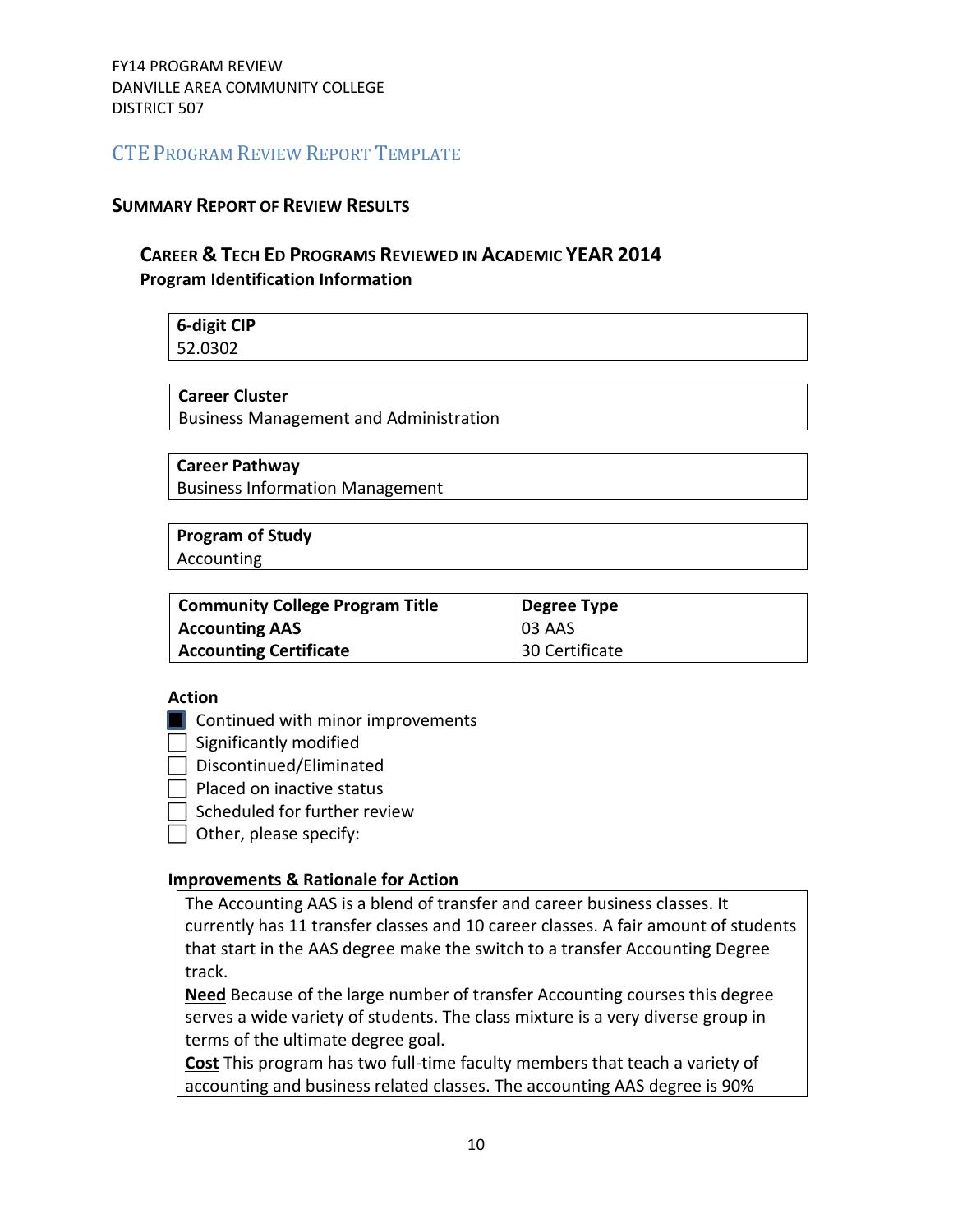doable online. This gives students great flexibility. The AAS degree has about seven completers per year.

**Quality** The college used the AAS degree as its first Career Pathways model. We worked with the local high schools and developed a dual enrollment class that could be taught in the local high schools. This class was a gateway course for students to begin working on the Accounting Certificate while in high school. This certificate is then stackable to the AAS degree.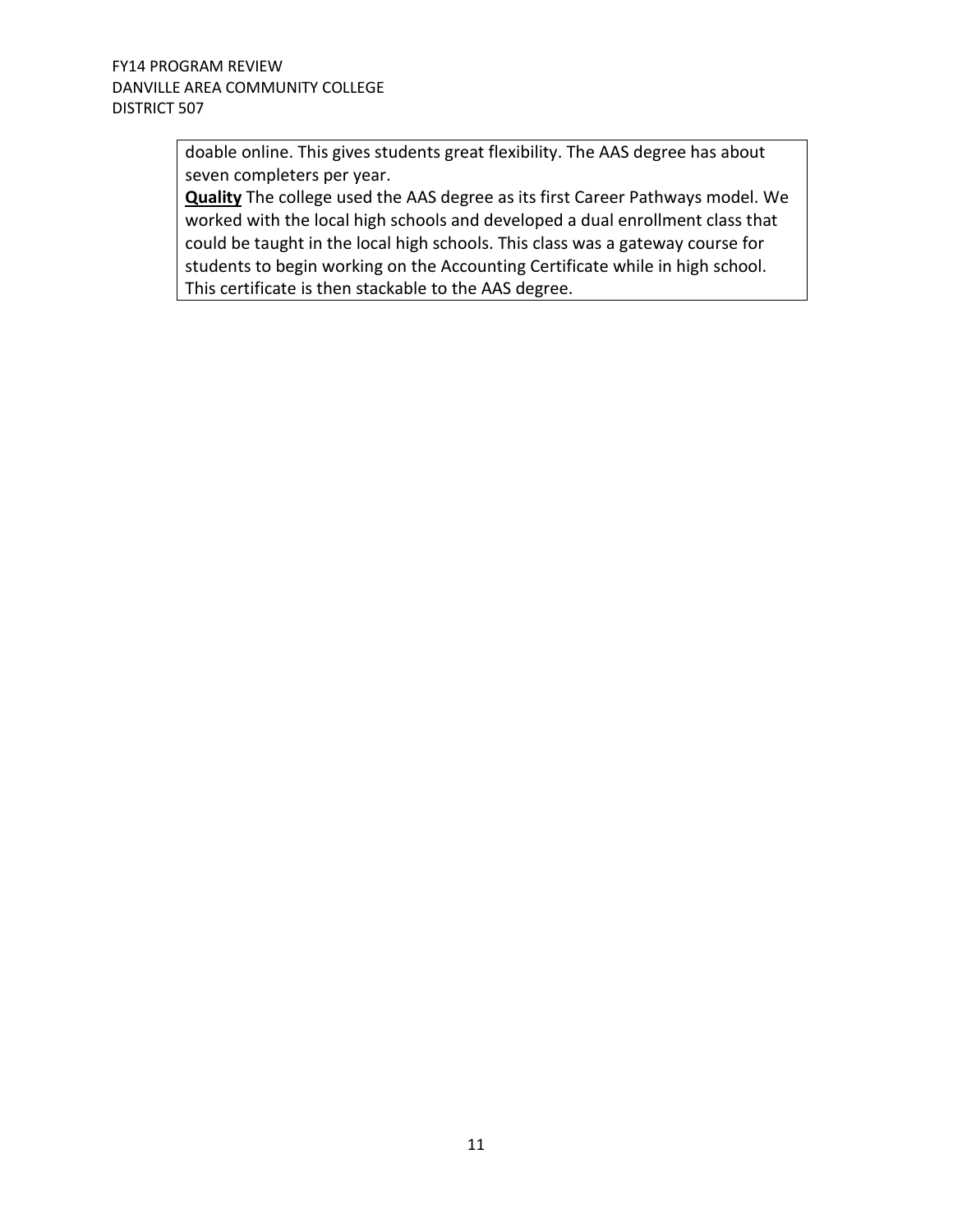#### **SUMMARY REPORT OF REVIEW RESULTS**

# **CAREER & TECH ED PROGRAMS REVIEWED IN ACADEMIC YEAR 2014 Program Identification Information**

# **6-digit CIP** 52.0302

**Career Cluster**

Business management and Administration

#### **Career Pathway**

Business Information Management

# **Program of Study**

Accounting

| <b>Community College Program Title</b>        | Degree Type    |
|-----------------------------------------------|----------------|
| <b>Accounting Office Personnel AAS</b>        | 03 AAS         |
| Accounting Office Certificate                 | 20 Certificate |
| <b>Advanced Accounting Office Certificate</b> | 20 Certificate |

#### **Action**

- **Continued with minor improvements**
- $\Box$  Significantly modified
- $\Box$  Discontinued/Eliminated
- Placed on inactive status
- $\Box$  Scheduled for further review
- $\Box$  Other, please specify:

#### **Improvements & Rationale for Action**

The Accounting Office Personnel is one of four Associate in Applied Science degrees in our Office Systems department. Need All four of these degrees contain a solid core of office and software classes. Four years ago the staff evaluated all these degrees and aligned core classes to be offered in the same semesters. This effort greatly improved class size and cut back on offering every class, every semester. At the same time all of the associated certificates were evaluated and courses realigned to match degree offerings by semester.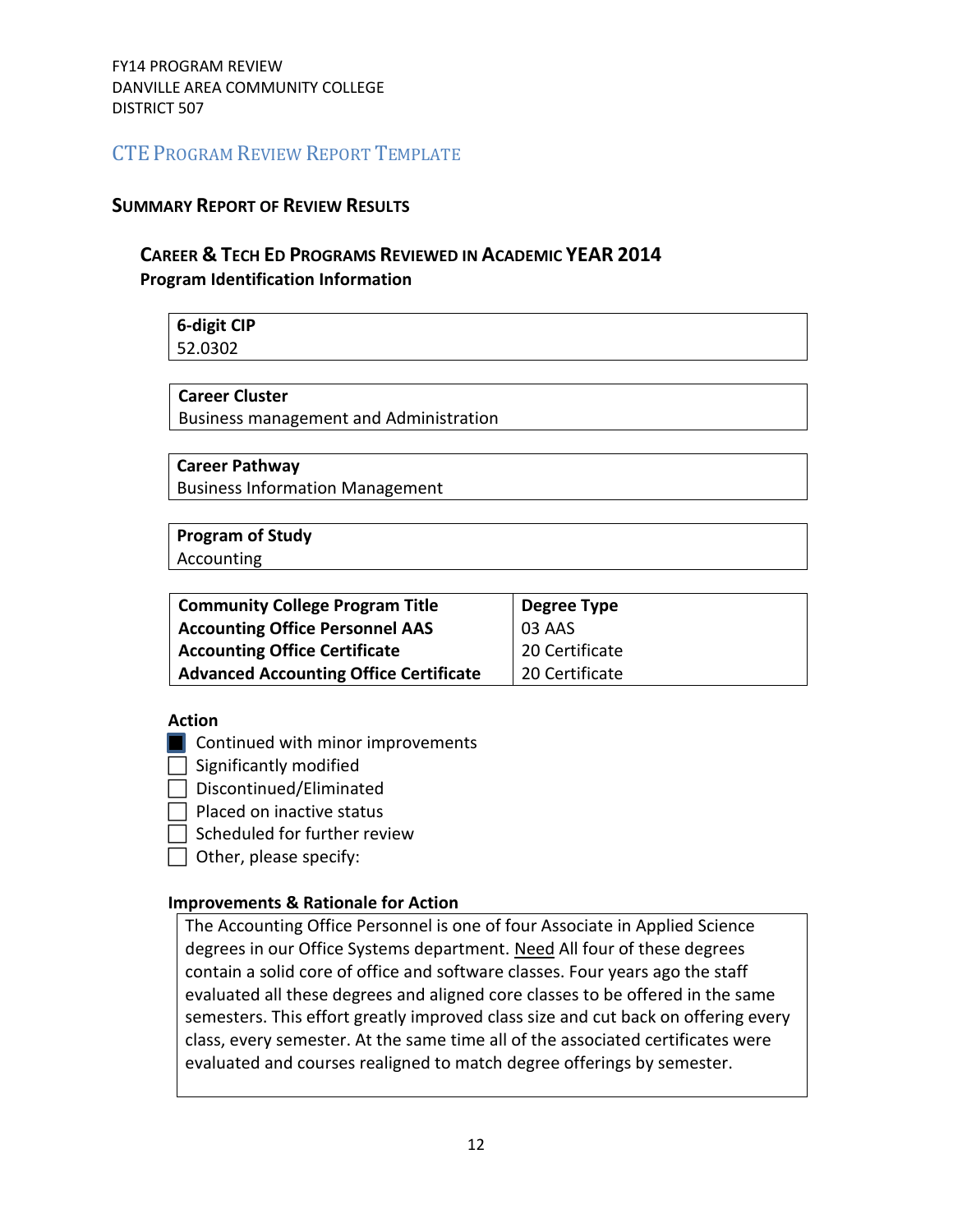The result of this effort allows a student to complete the  $1<sup>st</sup>$  and  $2<sup>nd</sup>$  semesters of an Office Systems degree program and also complete the requirements for two certificates. This was done to give students a sense of accomplishment while they are taking classes.

The Accounting Office Personnel continues to have a low number of degree completers. This degree has averaged four completers a year for the past eight years. When we add in the completers of the other three degrees we have a solid core of 20 to 25 Office System students per year.

**Cost** There are currently two full-time faculty members teaching in this area. At one time there were four full-time faculty. The use of part-time faculty has helped the college control costs.

**Need** Our students are still getting jobs as our local and state economy continues to hire office professionals.

**Quality** We held our second merged Business Advisory Committee in the Fall of 2013. This meeting has become a real asset to our faculty and curriculum development.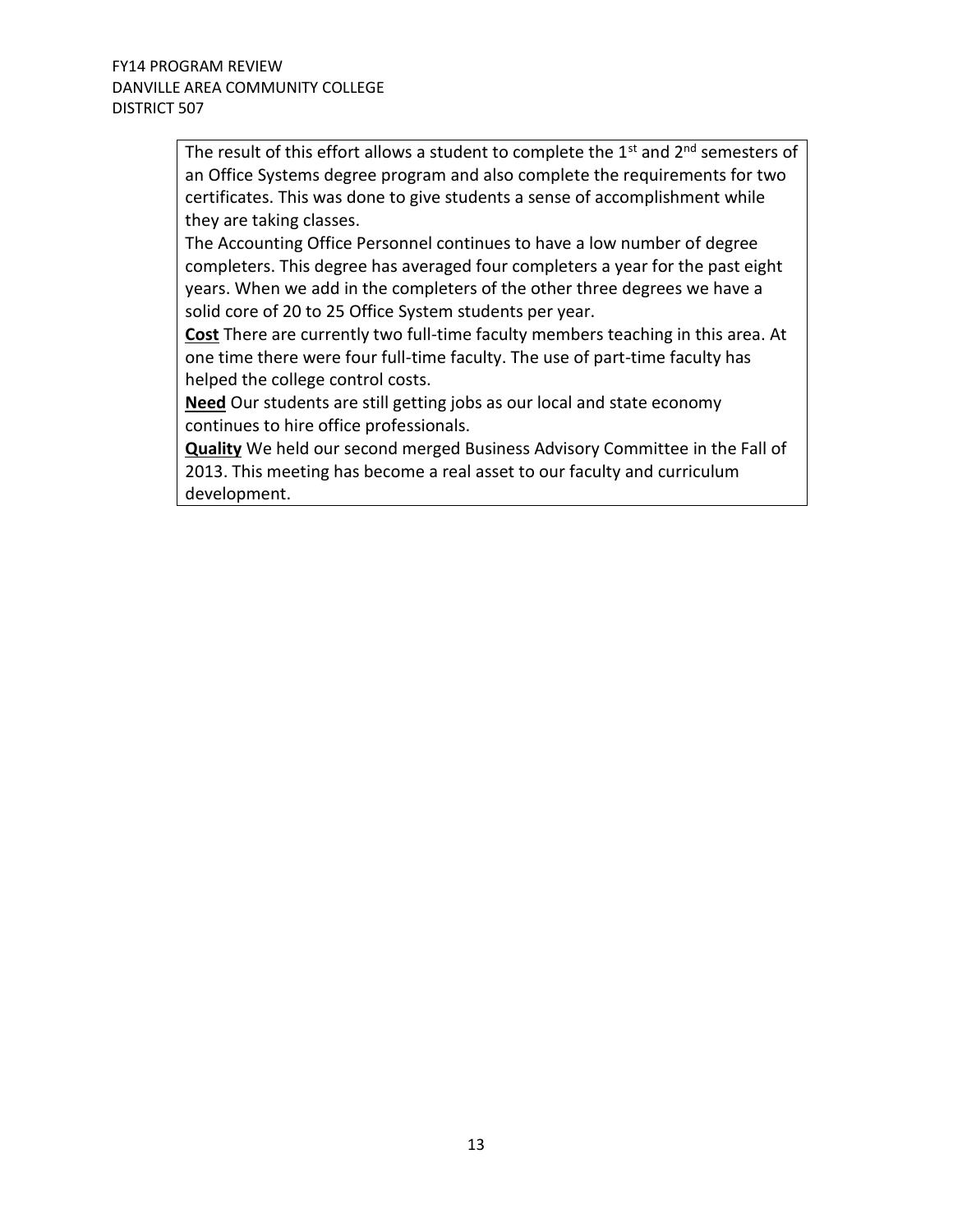# ACADEMIC DISCIPLINE REVIEW REPORT TEMPLATE

# **SUMMARY REPORT OF REVIEW RESULTS FOR ACADEMIC DISCIPLINES REVIEWED IN ACADEMIC YEAR 2014**

Written and Oral Communications, Mathematics, Physical and Life Sciences, Humanities and Fine Arts, Social and Behavioral Sciences

| <b>Discipline Area</b> | Physical & Life Sciences |
|------------------------|--------------------------|
|                        |                          |

#### **Improvements & Rationale for Action**

The College reviewed the academic discipline biological and physical sciences for the academic year of 2013. Based upon the Institution's review this discipline will be continued with moderate changes. Changes are summarized at the end of this report.

The physical & life sciences program consists of the following coursework. The FY13 enrollment for each course along with its articulation agreement are summarized in the following table:

| <b>Course</b>                               | <b>Enrollment</b> | <b>Articulation</b> |
|---------------------------------------------|-------------------|---------------------|
| <b>BIOL100: Life Sciences</b>               | 189               | IAI                 |
| <b>BIOL101: Human Biology</b>               | 36                | IAI                 |
| BIOL 102: Principles of Biology             | 288               | IAI                 |
| BIOL104: Zoology                            | 5                 | IAI                 |
| <b>BIOL105: Introduction to Environment</b> | 91                | IAI                 |
| BIOL133: Field Studies in Biology           | $\Omega$          | IAI                 |
| BIOL136: Anatomy & Physiology I             | 163               | Articulated with    |
|                                             |                   | local universities  |
| BIOL137: Anatomy & Physiology II            | 153               | Articulated with    |
|                                             |                   | local universities  |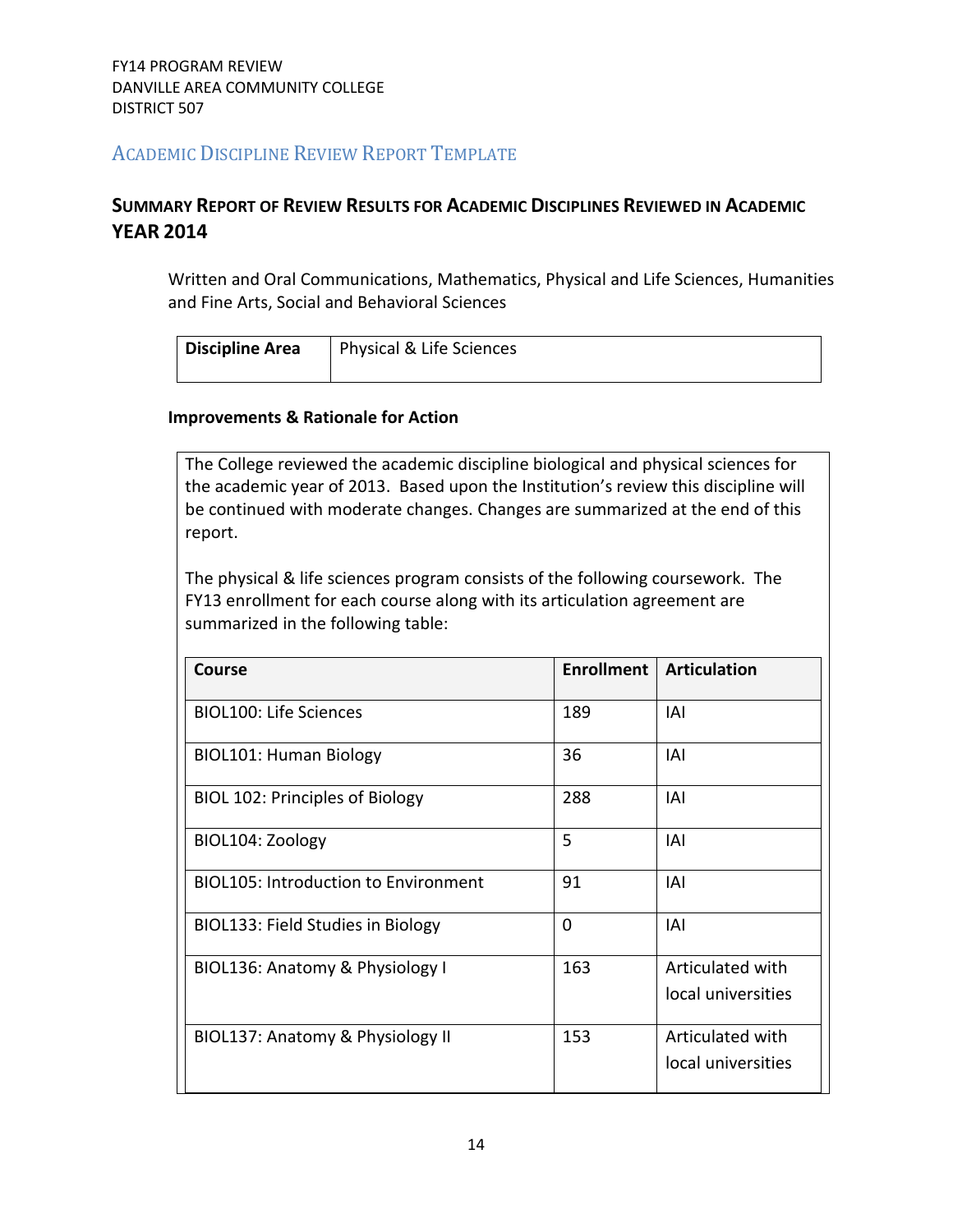| BIOL140: Microbiology                    | 137            | Articulated with   |
|------------------------------------------|----------------|--------------------|
|                                          |                | local universities |
| BIOL150: Botany                          | 16             | <b>IAI</b>         |
|                                          |                |                    |
| CHEM100: Introduction to Chemistry       | 42             | IAI                |
| <b>CHEM101: General Chemistry I</b>      | 66             | <b>IAI</b>         |
| <b>CHEM102: General Chemistry II</b>     | 37             | IAI                |
| CHEM133: Organic Chemistry I             | $\mathbf{1}$   | IAI                |
| CHEM134: Organic Chemistry II            | $\mathbf{1}$   | IAI                |
| GSCI100: Simply Science                  | 39             | Non-Transferable   |
| GSCI105: Human Body Structure & Function | 21             | Non-Transferable   |
| PHYS101: Physics-Mechanic/Heat           | 14             | <b>IAI</b>         |
| PHYS102: Physics-Wave                    | 6              | <b>IAI</b>         |
| Motion/Electricity/Optics                |                |                    |
| PHYS106: Physics-Mechanics               | 13             | <b>IAI</b>         |
| PHYS107: Physics-Heat/Magnetism          | 4              | IAI                |
| PHYS108: Physics-Wave                    | 4              | IAI                |
| Motion/Optics/Modern Physics             |                |                    |
| PHYS114: Physical Geology                | 5              | IAI                |
| PHYS141: Physical Science I              | 142            | IAI                |
| PHYS142: Physical Science II             | 42             | IAI                |
| PHYS143: Introduction to Astronomy       | 52             | IAI                |
| PHYS152: Applied Mechanics-Statics       | 5              | IAI                |
| PHYS211: Applied Mechanics-Dynamics      | 3              | IAI                |
| PHYS235: Electrical Circuit Analysis     | $\overline{2}$ | IAI                |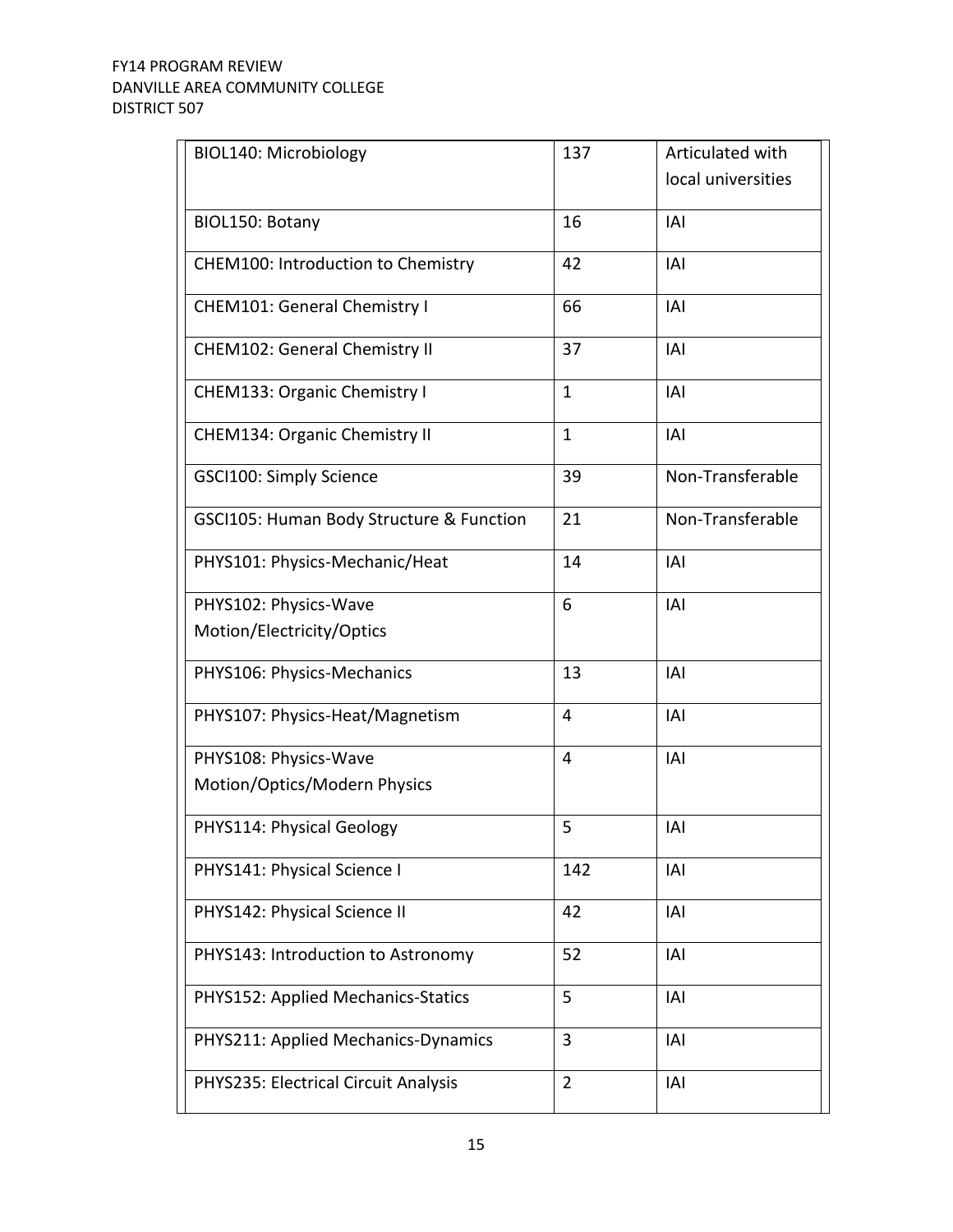IAI courses are accepted at all public institutions of higher education. They are extensively reviewed by a panel. Faculty are required to submit detailed information as to what is covered in each course and the syllabi are held to a high degree of specificity. IAI approval is indicated in the College Catalog. BIOL 133, CHEM101, and CHEM100 were reviewed and approved by IAI this last academic year. PHYS152, PHYS211, PHYS235, and PHYS101 were reviewed and approved the previous academic year.

**Objectives:** The objectives for the biological and physical sciences discipline mirror the general outcomes for the College. These are to improve student skills in areas of communication, critical thinking, use of technology and social awareness as well as provide the fundamental building blocks necessary to the completion of a program.

**Need:** In a society that is becoming more technically oriented, the need for the science programs is high. This need is highlighted by the fact that twenty-seven percent of the credit hours offered by Danville Area Community College are offered in the Math and Science Division. Currently, the Associate in Applied Science (AAS) requires three credit hours of mathematics or science. The Associate in General Studies (AGS) requires six hours of mathematics or science. The Associate of Science and Arts requires that students take 7-8 hours of sciences depending upon their program of study, while the Associate in Engineering Science requires 33 science credit hours. In addition, all Health Professions Programs currently require BIOL136, BIOL137, and BIOL140. Radiology also requires PHYS141.

The need for science coursework is also supported by Advisory Committees within the Math, Sciences & Health Professions Division as well as articulation work with local high school instructors. Currently, Health Information Technology, Nursing, and Radiology Advisory Committees meet annually while the Agriculture Advisory Committee meets biannually. Sciences faculty consistently meet with secondary level instructors every two years for articulation meetings, but informal articulation takes place at the annual Academic Challenge and high school site visits.

**Cost-effectiveness:** Cost of the coursework depends on the enrollment. The upper physical science level courses are not as cost effective for the college because of low enrollment; however, the College values the programs that require the upper level sciences such as the Associates in Engineering. Vermilion Advantage and other advisory groups have encouraged the College to continue these programs.

To help keep cost down, the College has traditionally used adjunct faculty who are carefully evaluated by lead instructors and students. Cost to the students has been a concern for faculty. As a result, it was decided that course materials would be reviewed to decrease the cost. One faculty member is experimenting with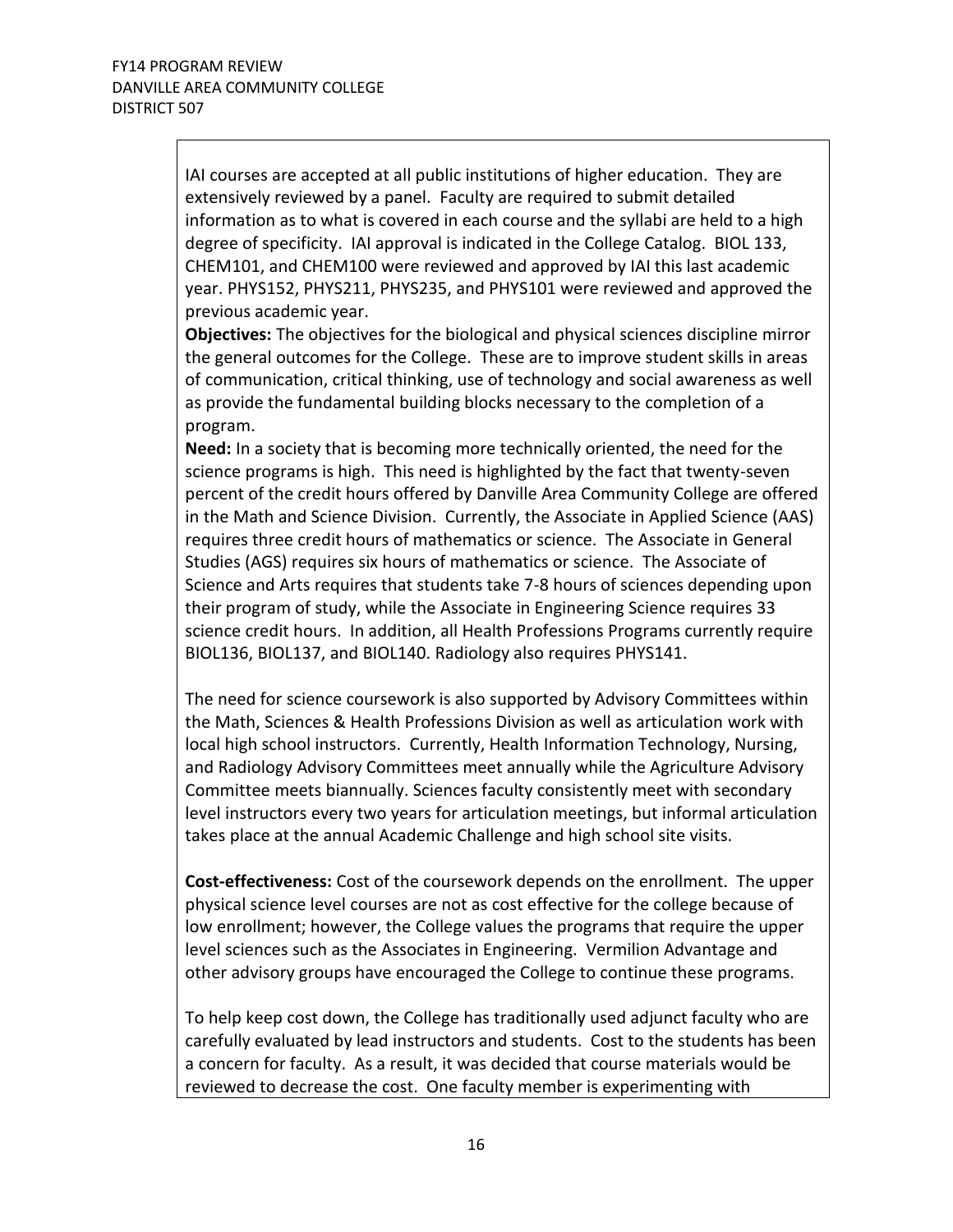websites that offer free online books and articles while another is experimenting with e-books and the use of tablets within the classroom. **Quality:** The College ensures quality of the Sciences discipline in multiple ways including instructor evaluations, annual course and program assessments, and Institutional Effectiveness data reviews.

Instructors, who have been working for the College longer than three years, are evaluated annually. Full-time faculty are evaluated by the Division Dean while the part-time faculty are evaluated by the appropriate lead instructor. Instructors who have worked for the College less than three years are evaluated biannually. Evaluations are based on classroom visits, student evaluations, and self-reporting. Student evaluations are administered in three of the sections taught by a full-time instructor and in all sections of part-time instructors' courses.

Current College processes are in place for program assessment. Each semester instructors conduct an assessment at the course level. These assessments either measure the effectiveness or achievement of the College, program, or course outcomes. Reports are submitted to Assessment Champions for each division. The recommendations and resources needed are then summarized and submitted to the Division Dean. In addition, program-level assessment reports are created to reflect changes made to the program as a result of the course-level assessments.

According to the program level report submitted by the biological & physical sciences faculty this last academic year have set additional goals. The biological sciences have confirmed that collaborative work is increasing student understanding of discipline specific material. They have also measured that although students' technical work is good, more critical thinking activities need to be added to the courses. The physical sciences have proven that students feel that use of technology is being used at an adequate level primarily in the laboratory setting, although faculty indicated that students are routinely exposed to word, excel, and online sites as well as specialized instrumentations. The physical sciences have recognized within their classroom assessments that graphing is a skill that most students are struggling with and thus need more practice.

The Institutional Effectiveness Office compiles data that assists the academic divisions in assessing the quality and effectiveness of their programs. This office is essential in the College assessment process and ensures that the College is assessing at least one general outcome each academic year. They also compile data collected from the CAAP assessments and track enrollment and success rates for each division. For example, at the end of each semester the Deans are provided a report that provides success rates by section, and thus, by instructor. The success rate data is used to select faculty for individualized improvement plans. Faculty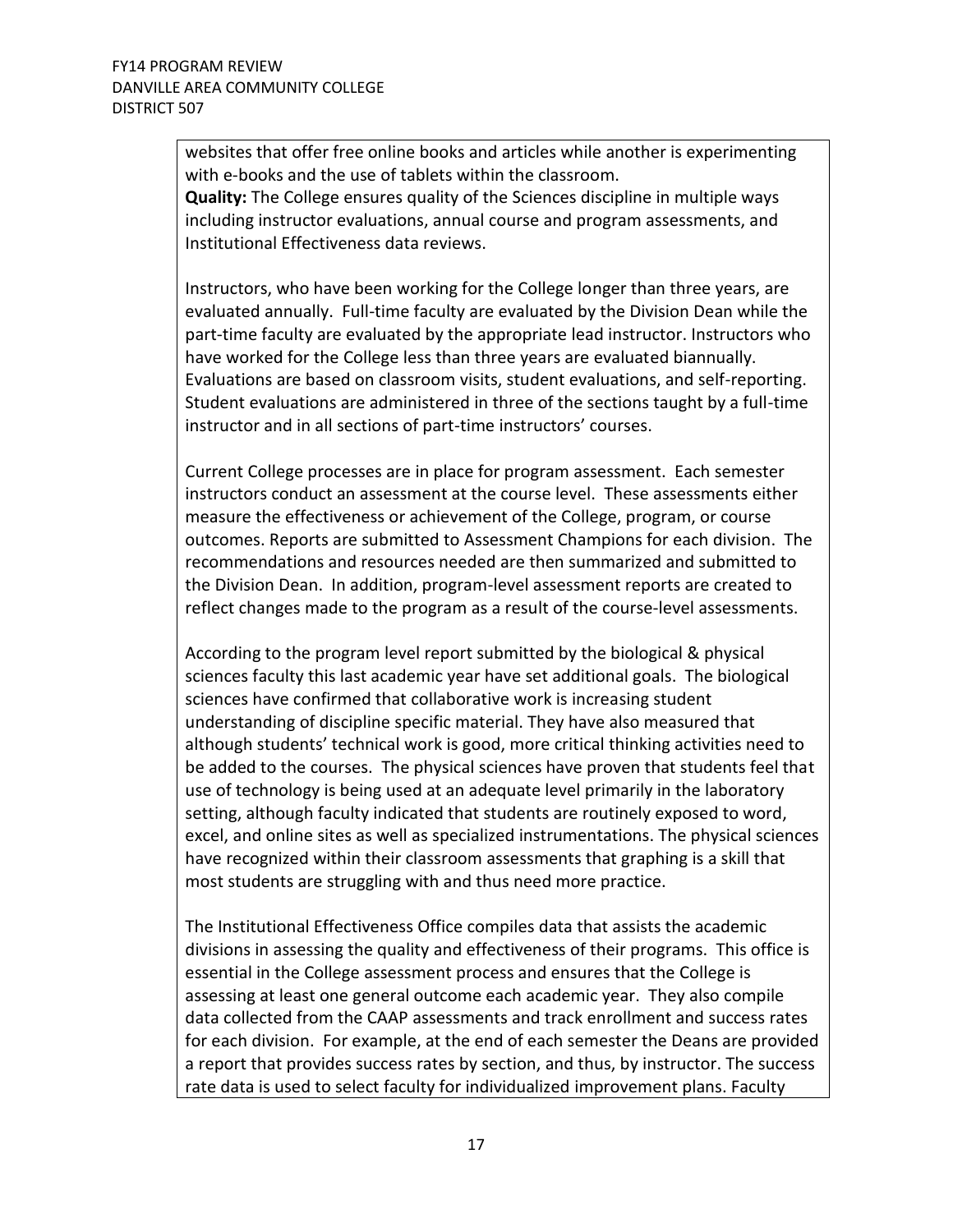with the lowest rates were asked to develop strategies to increase success rates. For example, several have implemented early warning systems for the students such as conferencing. The technique of instruction is also investigated with this data. For example, sections that made use of cooperative learning were consistently registering higher retention rates.

**Improvements Intended:** The Division Dean has recognized that the current course assessments are not providing useful information within the physical sciences. As a result, it is intended that the physical science faculty will develop a four-year plan for assessment including the assessment tools to be used. At this point, the initial assessment team has met to discuss ideas and will be finalizing their assessment techniques.

Within the biological sciences, faculty intend to increase the critical thinking activities within their coursework. In addition, they will continue to develop methods for reducing the cost of course materials to the student. The results from the pilots including free textbook-ware and tablets within the course will be shared with all science instructors during the curriculum team meetings to determine the next strategy to implement.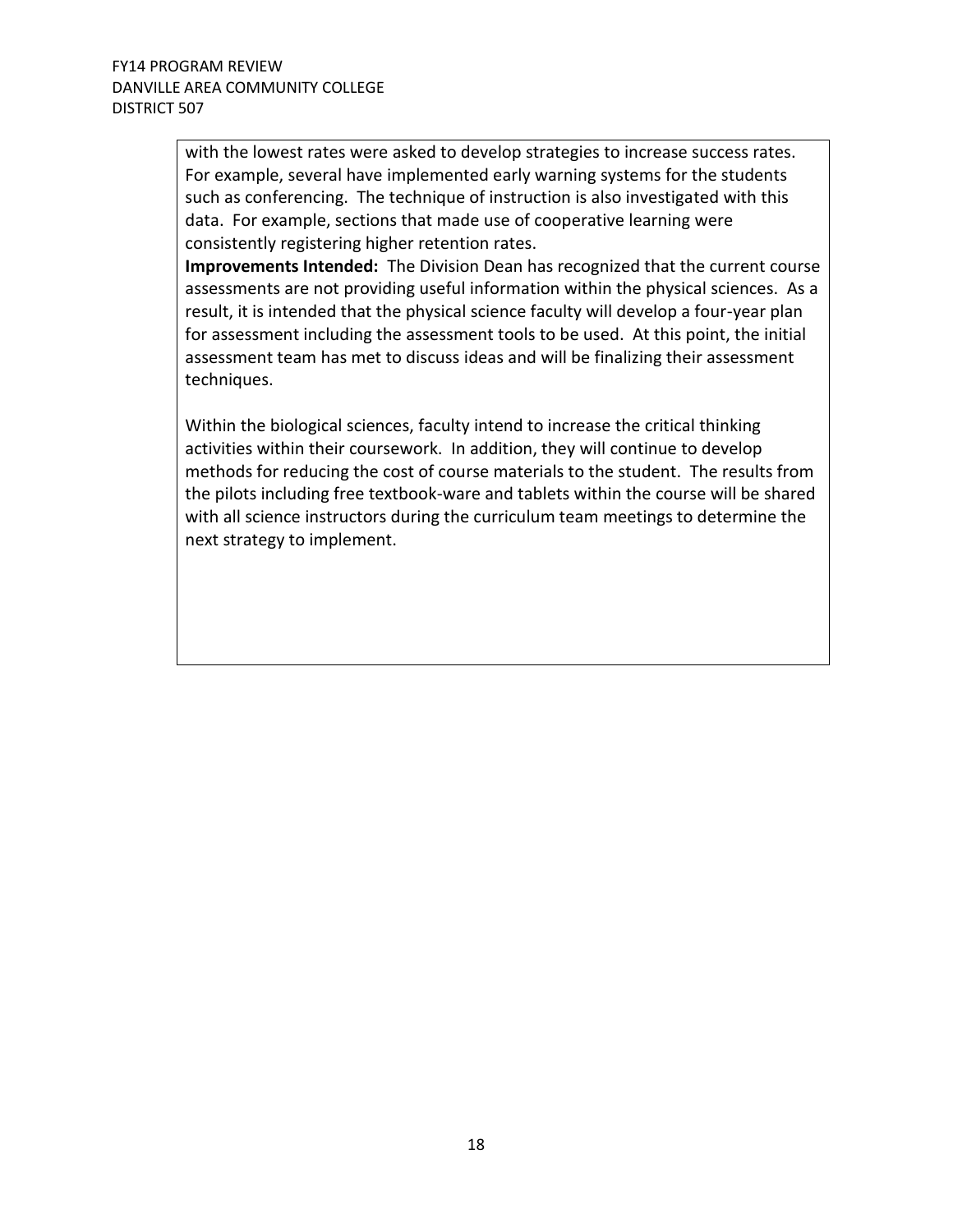# CROSS-DISCIPLINARY REVIEW REPORT TEMPLATE

# **SUMMARY REPORT OF REVIEW RESULTS - CROSS-DISCIPLINARY PROGRAMS REVIEWED IN ACADEMIC YEAR 2014**

General Education, Adult Education, Remedial/Developmental Education, Vocational Skills, Transfer Programs and Functions

| <b>Cross-Disciplinary</b> | (i.e. Remedial/Developmental Ed) |
|---------------------------|----------------------------------|
| Program                   |                                  |

#### **Improvements or Rationale for Action**

For the fiscal year 2013, Developmental Education reported an enrollment of 397 students across all sections and levels of English, Reading, and Math coursework. This includes English 098 and 099; Math 098, 099, and 100; and Reading 098 and 099. This enrollment equals a total of 1588 generated credit hours in Developmental Education.

Over the last five years, all courses and levels of Developmental Education have been assessed and modified to meet changing student dynamics. Additionally, research has been done to focus on necessary changes to help enhance and add to student success at each level in each course. Multiple changes have been made departmentally including:

- Increased technology. All classrooms are now equipped with three computers (minimum), video projection systems, and interactive Smartboards. Additionally, all math courses are now held in fullyinteractive labs that combine computer/online resources with lecture/group activities.
- Reviewed textbooks and supplemental materials. Each course underwent a textbook review for both content quality and student cost. Each course adopted different textbooks to not only save students money, but also to mirror coursework in college credit bearing classes. Additionally, the 098/099 math courses added an online textbook option along with a paper text to give students an extra resource. The online option also adds study guides and additional practice modules.
- Added additional faculty. In the spring of 2009, an additional full-time faculty member was added to over-see the English/Reading classes. This was in addition to the math faculty member already on staff. Adding the second full-time faculty member allowed for more continuity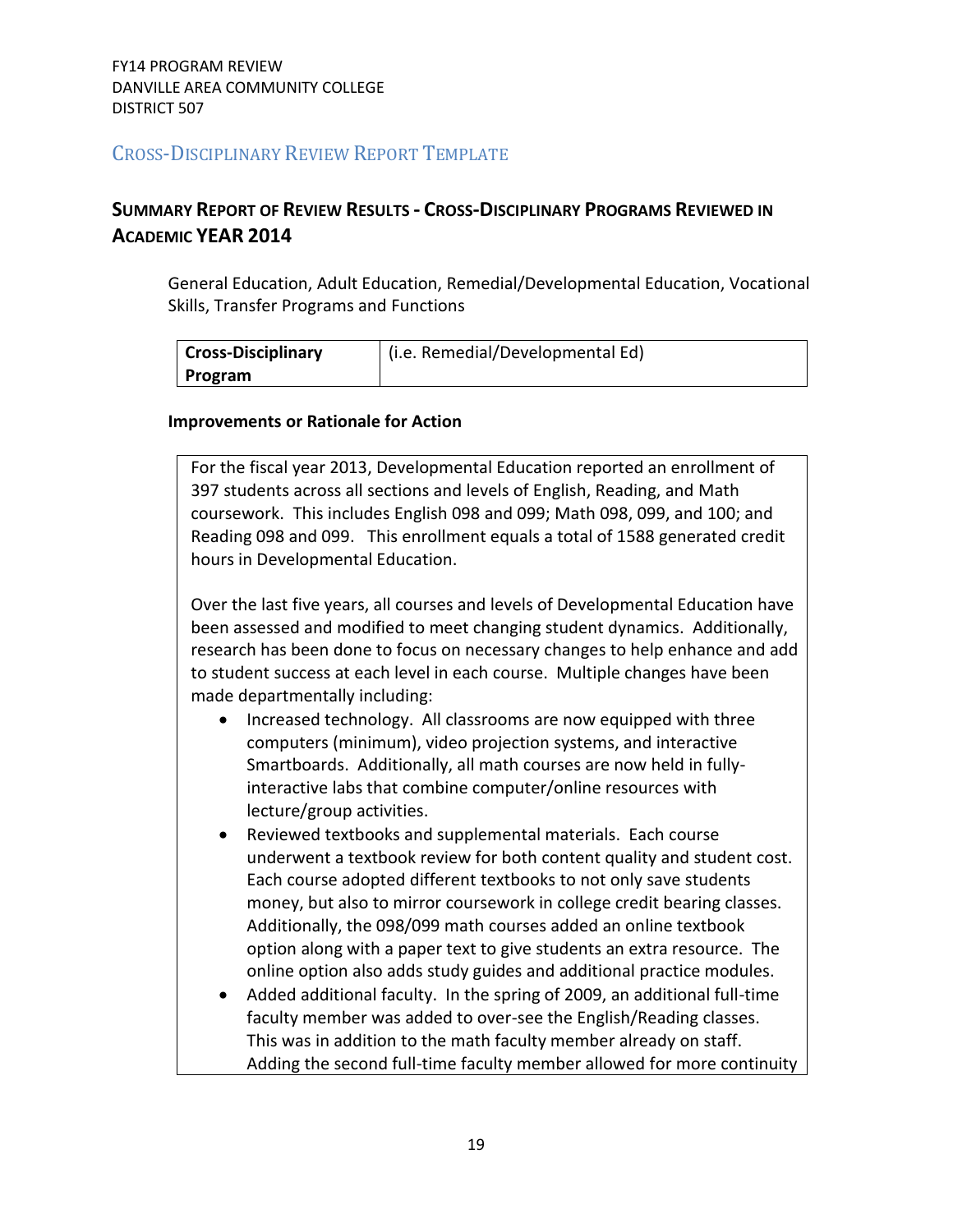between classes and increased oversight of course curricula and materials.

 Added acceleration options. Math 098/099 (all sections) and English 098/099 (online sections) were redesigned to allow students the option of completing both levels in the same semester. Students are now actively encouraged to complete multiple levels of both math and English in the same semester. This helps students to move through the Developmental sequence of these classes more quickly, allowing them to move into credit bearing coursework more quickly. It is the hope that this acceleration model can be expanded to the in-class sections of English in the future.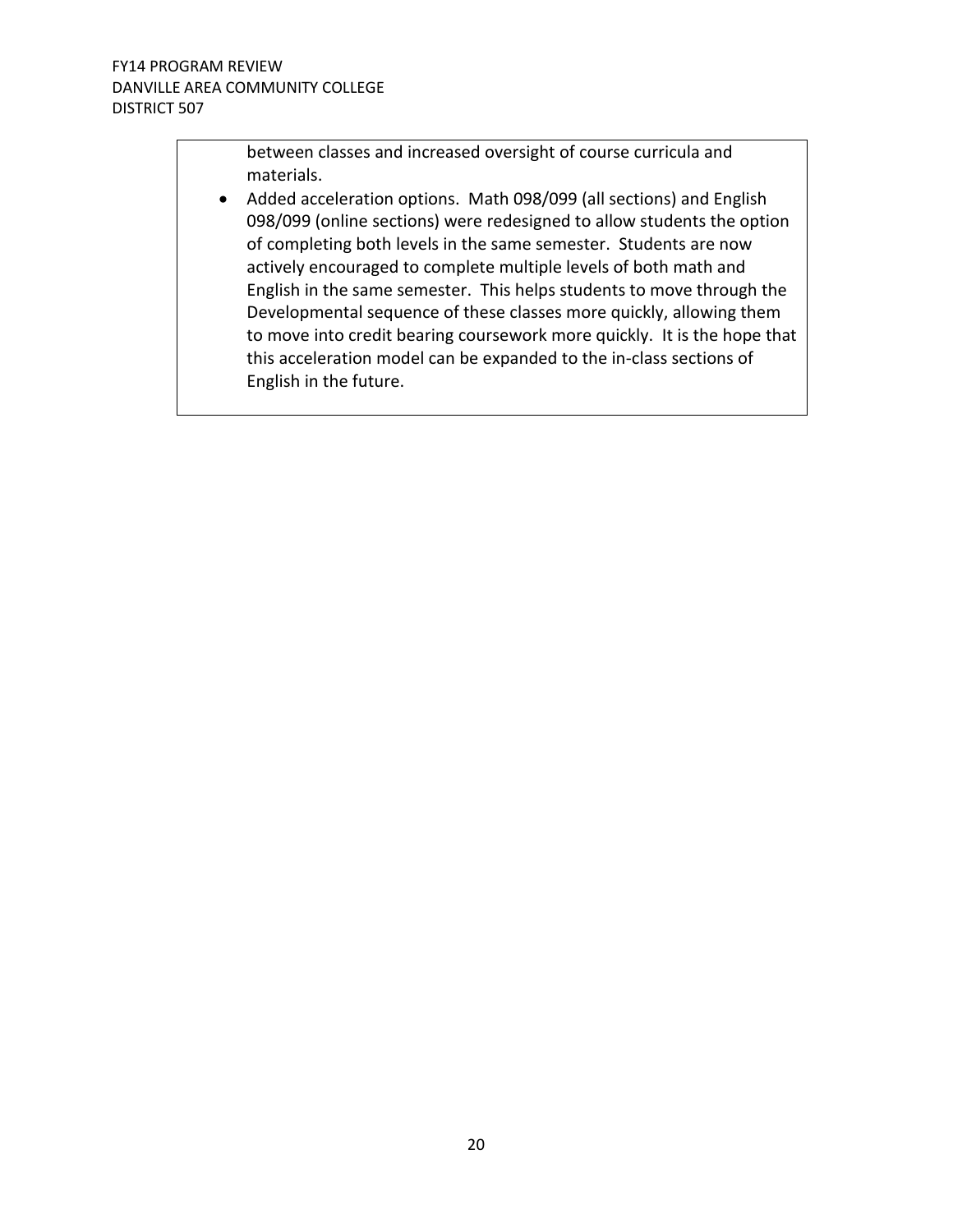# STUDENT & ACADEMIC SUPPORT SERVICES REPORT TEMPLATE

# **SUMMARY REPORT OF REVIEW RESULTS - STUDENT & ACADEMIC SUPPORT SERVICES PROGRAMS REVIEWED IN ACADEMIC YEAR 2014**

Admissions/Recruiting, Registration/Records, Learning & Tutoring Centers, Career Centers/Job Placement, Financial Aid, Disability Services, Counseling/Advising, Library, Business Services, Athletics, and Student Activities.

| <b>Student &amp; Academic Support</b> | Admissions/Recruiting and Registration/Records   |  |  |
|---------------------------------------|--------------------------------------------------|--|--|
| <b>Services Area</b>                  | (Note: This department also includes             |  |  |
|                                       | Information, Registrar, and Retention services.) |  |  |

The Admissions and Records department is still a vital part of the student experience at Danville Area Community College as we continue to evolve with our services, programs, technology, and the community we serve. Overall, the services we provide now encompass Admissions, Registration, Records/Registrar, Information, Recruitment, and Retention. Danville Area Community College is now a Leader College in the Achieving the Dream network, so the college as a whole has made a major shift from student access to student success. This has led to several changes in policies and procedures that are a part of this department. Some of these changes include the following:

- Continued coordination of the Dual Enrollment/Dual Credit Program (Annual numbers average around 1300 students and 5300+ credit hours)
- Continued registration, records, and general maintenance of the education offerings at one state prison (ended affiliation with East Moline Correctional Center; now only serve the Danville Correctional Center; Annual numbers average around 500 students and 6000+ credit hours)
- Expanded roles in Recruitment and Retention plans based on the college's involvement with Achieving the Dream
- Continued assisting in MIS on-going system development and maintenance
- Continued constant and varied communications with our students/customers: in person, by phone, mail, e-mail, fax, online, websites, extended hours, and at various locations
- Continued growing data sharing and maintenance demands from ICCB, other college departments and offices, various grants, Department of Education, Clearinghouse, NJCAA, and Achieving the Dream
- Expanded services to the northern part of our college district through the establishment of the Hoopeston Higher Learning Center in Hoopeston, IL.
- Continued cost effectiveness through the use of our online student services portal, the Jaguar Spot, instead of mailing paper copies of student schedules, bills, grades, etc.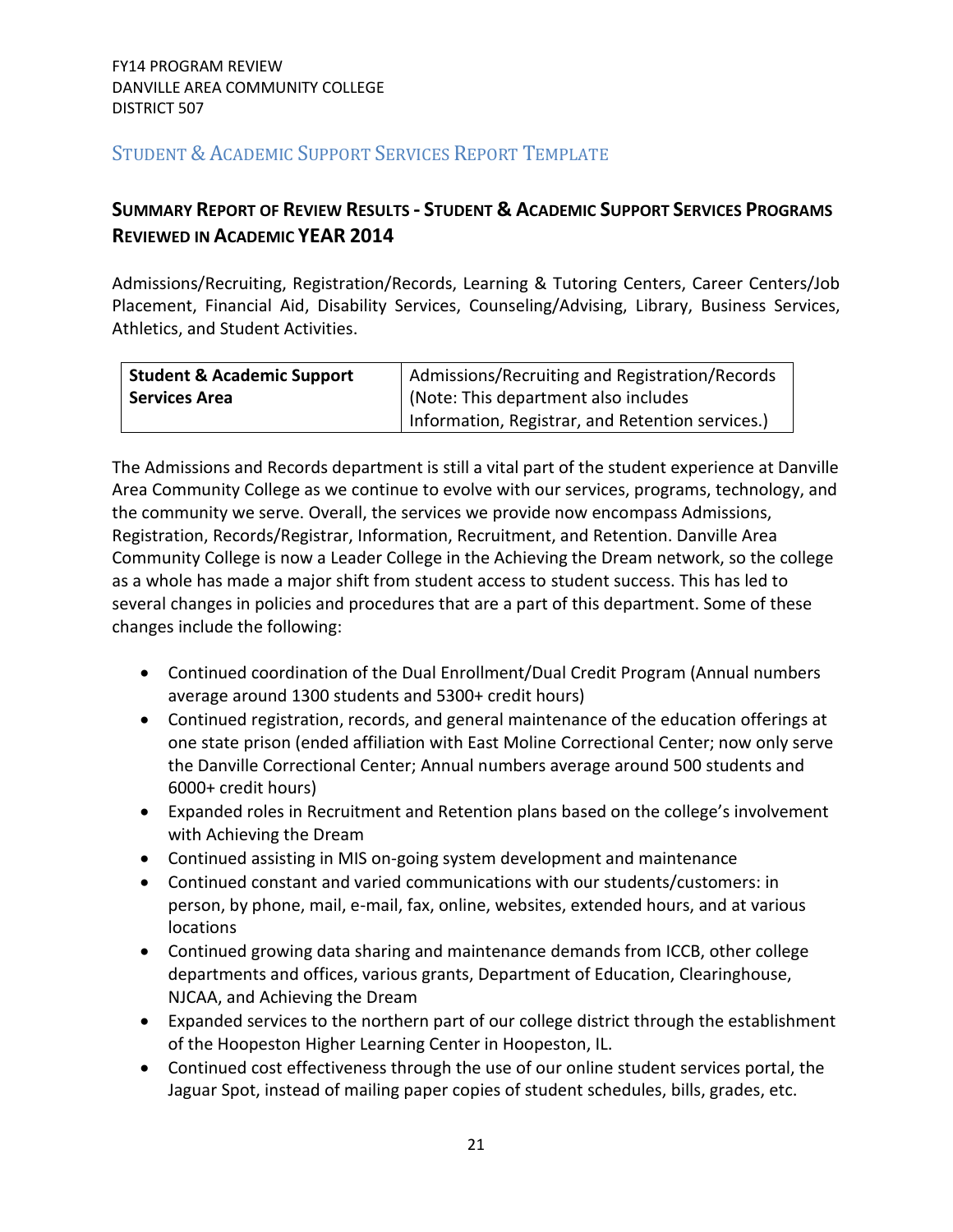With the college's shift from student access to student success through our involvement in the Achieving the Dream initiative, several policies and procedures in the Admissions and Records department have been altered to help reduce obstacles to student success. Listed below are some of the major findings, improvements, and modifications that have been made since the last program review:

### **Major Findings and Improvements/Modifications to the Area**

- Implemented an electronic signature process for midterm class lists and final grade rosters (also a cost savings in terms of paper usage and mailing costs)
- Developed an electronic tenth day enrollment verification process that is incorporated into the faculty WebAdvisor system (will be implemented in Summer 2014)
- Implemented a paperless system where student schedules, grades, transcript requests, transcripts, applications, class lists, bills, financial aid award letters, etc. are all online via the Jaguar Spot Online Student Service portal
- Reviewed policies and procedures to determine possible student success barriers and made changes when possible to eliminate these obstacles
- Mapped the first-year student experience to determine the many avenues by which students enter the college; from this, implemented a process where all incoming students start with the Admissions office for assessment of their educational level and personal needs to promote a successful start to college.
- Started holding front-line staff meetings to dispel any communication barriers between departments and make sure every office provides consistent, accurate information to students
- Hired a Coordinator of Recruitment and International Student Affairs to increase recruitment efforts in the community as well as assist international students wanting to study at DACC
- Implemented a mandatory student orientation for incoming students based on best practices found through our involvement with Achieving the Dream
	- o Created an online version of the student orientation to provide access to our diverse student population
- Implemented a registration deadline of ten days before classes start for students with less than nineteen credit hours to provide adequate enrollment time for optimal student success
- Redesigned our high school senior registration processes by bringing students to campus for a more traditional college day of orientation, registration, and a campus tour
- Developed an online Lost and Found report to streamline this process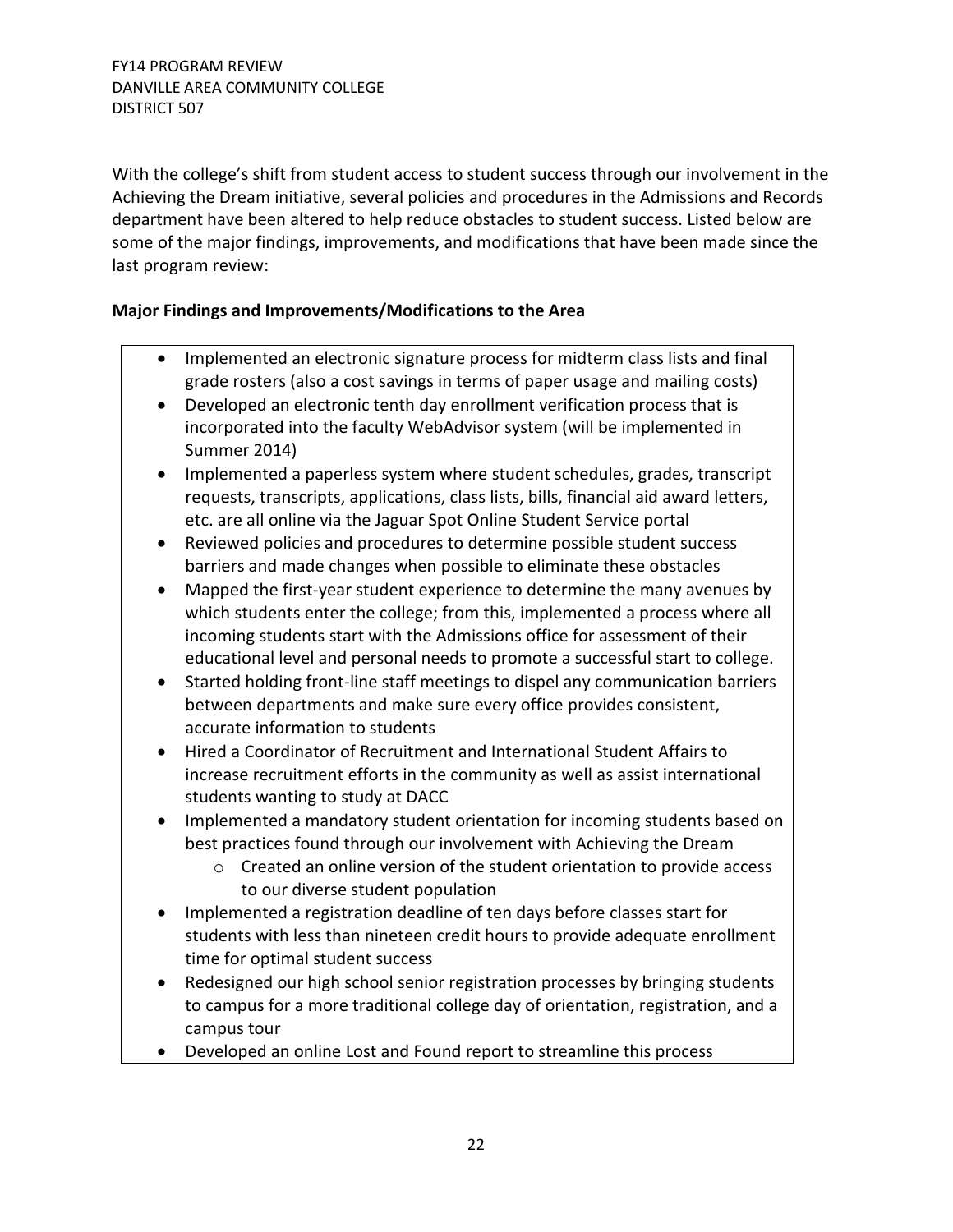- Implemented the Ask Me Campaign at the beginning of each semester where faculty and staff are available in each academic building to answer any questions students may have during the first two days of class
- Assisted in the review and revision of ICCB programming data entry for A1, A2, SU/SR, and E1s
- Updated student ID cards to increase security of student information and verification
- Implemented MAPWorks, an early warning system designed to help identify at-risk students and provide the communication network necessary to connect these students to resources on campus that can help them succeed in reaching their educational goals

# **As we continuously assess our situation (needs, costs, and student success outcomes), the following actions will take place in the near future:**

- 1. Implement the use of an automatic degree audit system that will better assist students in the program completion goals.
- 2. Research and implement the use of an electronic transcript system to remain up-to-date with growing technology.
- 3. Research different scanning software to allow for more technologically sound record-keeping of old student records as well as incoming high school and college transcripts and GED scores.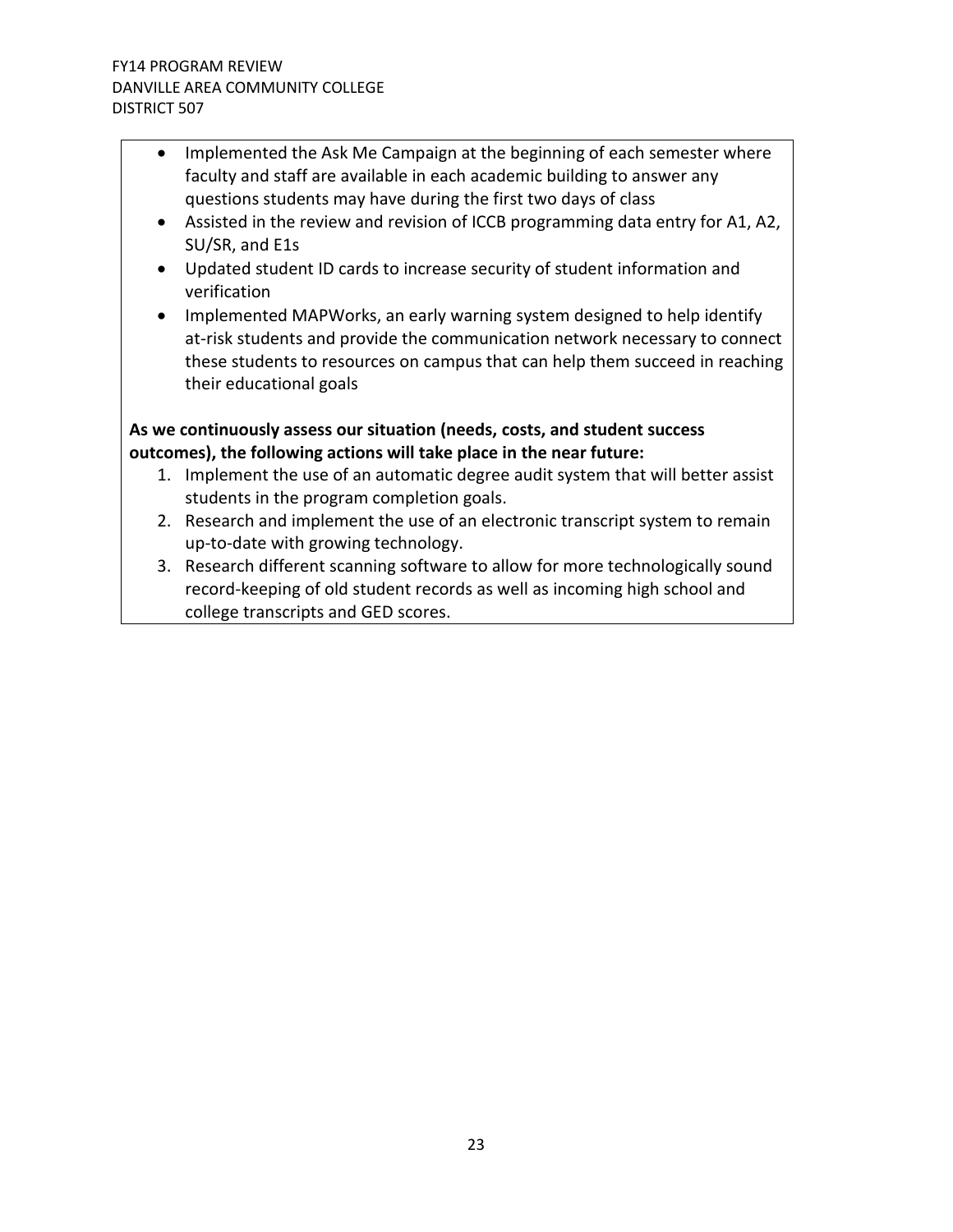# **ICCB 5-Year Program Review Schedule** Academic Disciplines

#### **FIVE-YEAR SCHEDULE**

| <b>Academic Discipline Reviews</b> |      |                                          |  |  |
|------------------------------------|------|------------------------------------------|--|--|
|                                    | Year |                                          |  |  |
|                                    | 2012 | <b>Written &amp; Oral Communications</b> |  |  |
|                                    | 2013 | <b>Mathematics</b>                       |  |  |
|                                    | 2014 | <b>Physical &amp; Life Science</b>       |  |  |
|                                    | 2015 | Humanities & Fine Arts                   |  |  |
|                                    | 2016 | Social & Behavioral Sciences             |  |  |

# Cross-Disciplinary Curricula

#### **FIVE-YEAR SCHEDULE**

|   | <b>Cross-Disciplinary Reviews</b> |                                                                |
|---|-----------------------------------|----------------------------------------------------------------|
|   | Year                              |                                                                |
|   | 2012                              | <b>General Education (all transferable)</b>                    |
|   | 2013                              | <b>Adult Education and ESL</b>                                 |
|   | 2014                              | <b>Remedial/Developmental Education</b>                        |
| 4 | 2015                              | <b>Vocational Skills</b>                                       |
|   | 2016                              | Transfer Functions and Program including the AA, AS, AES, AFA, |
|   |                                   | AAT, and the AGS degree program                                |

#### Student & Academic Support Services

#### **FIVE-YEAR SCHEDULE**

| <b>Student &amp; Academic Support Reviews</b> |                                                        |  |  |  |
|-----------------------------------------------|--------------------------------------------------------|--|--|--|
| Year                                          |                                                        |  |  |  |
| 2012                                          | <b>Student Support Services</b>                        |  |  |  |
| 2013                                          | Student Financial Aid & Veterans' Educational Benefits |  |  |  |
| 2014                                          | Admissions/Recruiting; Registration/Records            |  |  |  |
| 2015                                          | Advising/Counseling and Career & Employment Services   |  |  |  |
| 2016                                          | Library/Learning Resource Center                       |  |  |  |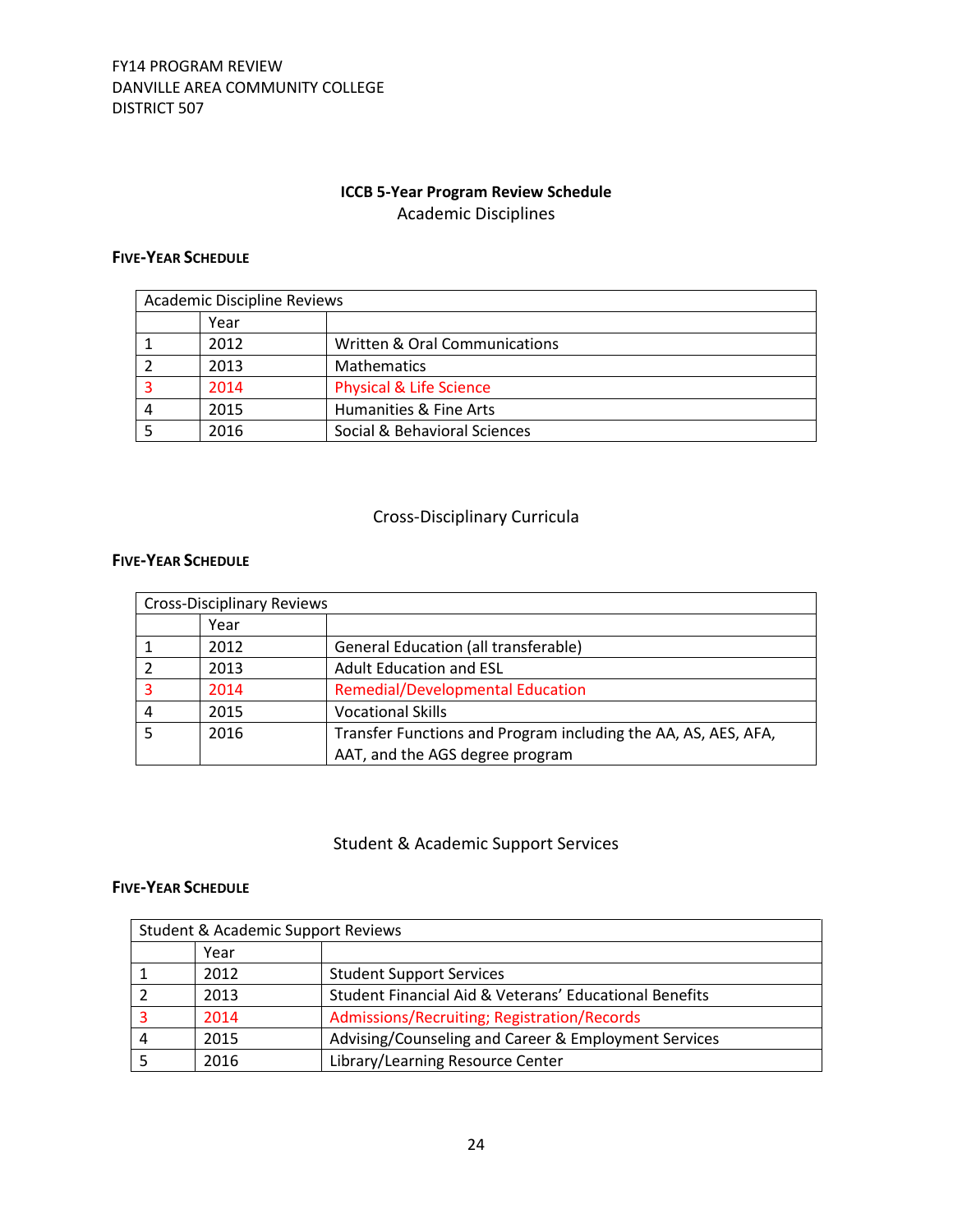| DACC 5-Year Program Review Schedule - CTE Programs |                                                                        |                                   |                                            |                                                             |                                   |                          |
|----------------------------------------------------|------------------------------------------------------------------------|-----------------------------------|--------------------------------------------|-------------------------------------------------------------|-----------------------------------|--------------------------|
|                                                    | <b>CIP TITLE</b>                                                       | FY2012                            | FY2013                                     | FY2014                                                      | FY2015                            | FY2016                   |
|                                                    |                                                                        |                                   |                                            |                                                             |                                   |                          |
| 01                                                 | Agriculture, Agriculture<br>Operations, and Related<br><b>Sciences</b> |                                   |                                            |                                                             | Ag Business-0101<br>Horticulture- |                          |
|                                                    |                                                                        |                                   |                                            |                                                             | 0106                              |                          |
| 03                                                 | Natural Resources and<br>Conservation                                  |                                   |                                            |                                                             |                                   |                          |
| 09                                                 | Communication,<br>Journalism, and Related<br>Programs                  |                                   |                                            |                                                             |                                   |                          |
| 10                                                 | Communications<br>Technologies/Technicians<br>and Support Services     |                                   |                                            |                                                             |                                   |                          |
| 11                                                 | Computer and<br>Information Sciences and<br><b>Support Services</b>    | Comp. Prog-1102<br>Data Proc-1103 |                                            |                                                             |                                   |                          |
|                                                    |                                                                        | Graphics/Database-<br>1108        |                                            |                                                             |                                   |                          |
|                                                    |                                                                        | Networking-1109                   |                                            |                                                             |                                   |                          |
| 12                                                 | Personal and Culinary<br>Services                                      |                                   | Culinary-1205                              |                                                             |                                   |                          |
| 13                                                 | Education                                                              |                                   |                                            |                                                             |                                   | Teacher's Asst -<br>1315 |
| 15                                                 | Engineering<br>Technologies/Technicians                                |                                   | Construction<br>Tech-1510<br>CAD/CADD-1513 |                                                             | Envirmnt<br>Control-1505          | Indust Prod -<br>1506    |
| 16                                                 | Foreign languages,<br>literatures, and<br>Linguistics                  |                                   |                                            |                                                             |                                   |                          |
| 19                                                 | <b>Family and Consumer</b><br>Sciences/Human<br>Sciences               |                                   |                                            | Home Furn-1906<br>Commercial<br>Custodial<br>Services (DOC) |                                   | Child Dev - 1907         |
| 22.                                                | Legal Professions and<br>Studies                                       |                                   |                                            |                                                             |                                   |                          |
| 23                                                 | English Language and<br>Literature/Letters                             |                                   |                                            |                                                             |                                   |                          |
| 25                                                 | <b>Library Science</b>                                                 |                                   |                                            |                                                             |                                   |                          |
| $30\,$                                             | Multi/Interdisciplinary<br>Studies                                     |                                   |                                            |                                                             |                                   |                          |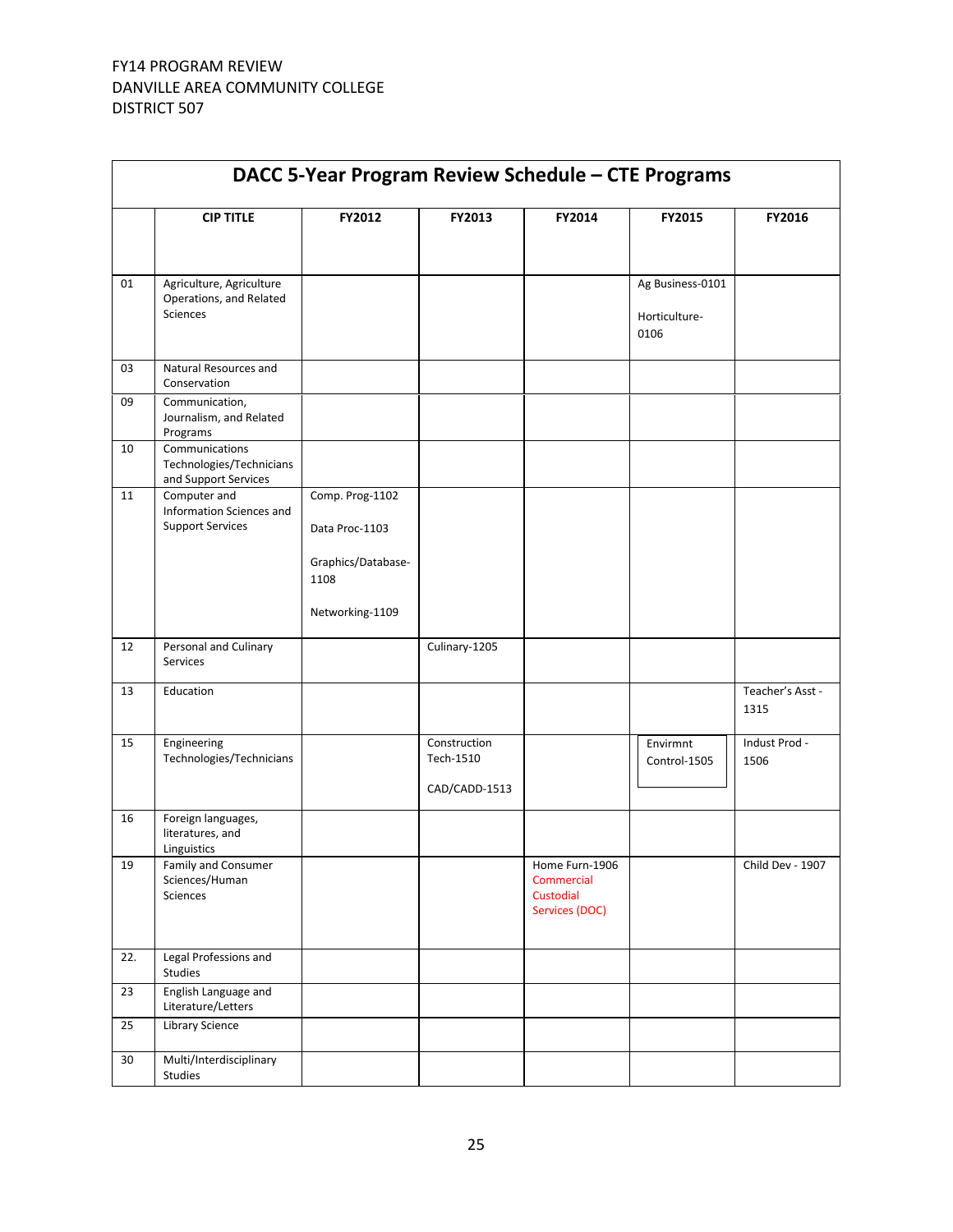| DACC 5-Year Program Review Schedule - CTE Programs |                                                                            |                          |                                |                                                                                                                                                                                           |              |                                           |
|----------------------------------------------------|----------------------------------------------------------------------------|--------------------------|--------------------------------|-------------------------------------------------------------------------------------------------------------------------------------------------------------------------------------------|--------------|-------------------------------------------|
|                                                    | <b>CIP TITLE</b>                                                           | FY2012                   | FY2013                         | FY2014                                                                                                                                                                                    | FY2015       | FY2016                                    |
| 31                                                 | Parks, Recreation,<br>Leisure, and Fitness<br><b>Studies</b>               |                          |                                |                                                                                                                                                                                           |              |                                           |
| 36                                                 | Leisure and Recreational<br><b>Activities</b>                              |                          |                                |                                                                                                                                                                                           |              |                                           |
| 41                                                 | Science<br>Technologies/Technicians                                        |                          |                                |                                                                                                                                                                                           |              |                                           |
| 43                                                 | Security and Protective<br>Services                                        | Criminal Just-4301       | Fire Protectn-<br>4302         |                                                                                                                                                                                           |              |                                           |
| 44                                                 | <b>Public Administration</b><br>and Social Service<br>Professions          |                          |                                |                                                                                                                                                                                           |              |                                           |
| 46                                                 | <b>Construction Trades</b>                                                 | Electric & Pwr-4603      |                                |                                                                                                                                                                                           |              |                                           |
| 47                                                 | Mechanic and Repair<br>Technologies/Technicians                            | Electy/Electric-<br>4701 |                                | <b>HACR-4702</b><br>Heating,<br><b>Ventilation &amp; Air</b><br>Conditioning                                                                                                              |              | Ind Equip $-4703$<br>Veh Repair -<br>4706 |
| 48                                                 | <b>Precision Production</b>                                                |                          |                                | Precious Metals -<br>4805<br><b>Machine Tool</b><br><b>Operations Cert.</b><br><b>Welding Cert.</b><br>Advanced                                                                           |              |                                           |
| 49                                                 | Transportation and<br><b>Materials Moving</b>                              |                          |                                | <b>Welding Cert.</b>                                                                                                                                                                      |              | Ground Trans -<br>4902                    |
| 50                                                 | Visual and Performing<br>Arts                                              |                          |                                |                                                                                                                                                                                           |              |                                           |
| 51                                                 | Health Professions and<br><b>Related Clinical Sciences</b>                 | Heath Med Serv-<br>5107  | Diagnostic-5109                |                                                                                                                                                                                           | Nursing-5116 | Mental Health -<br>5115                   |
| 52                                                 | Business, Management,<br>Marketing, and Related<br><b>Support Services</b> |                          | Adm & Mgt-5202<br>Adm/Sec-5204 | Accounting-<br>5203<br><b>Accounting</b><br>Office Cert.<br>Advanced<br><b>Accounting</b><br>Office Cert.<br><b>Accounting AAS</b><br><b>Accounting</b><br><b>Office Personnel</b><br>AAS | Retail-5218  |                                           |